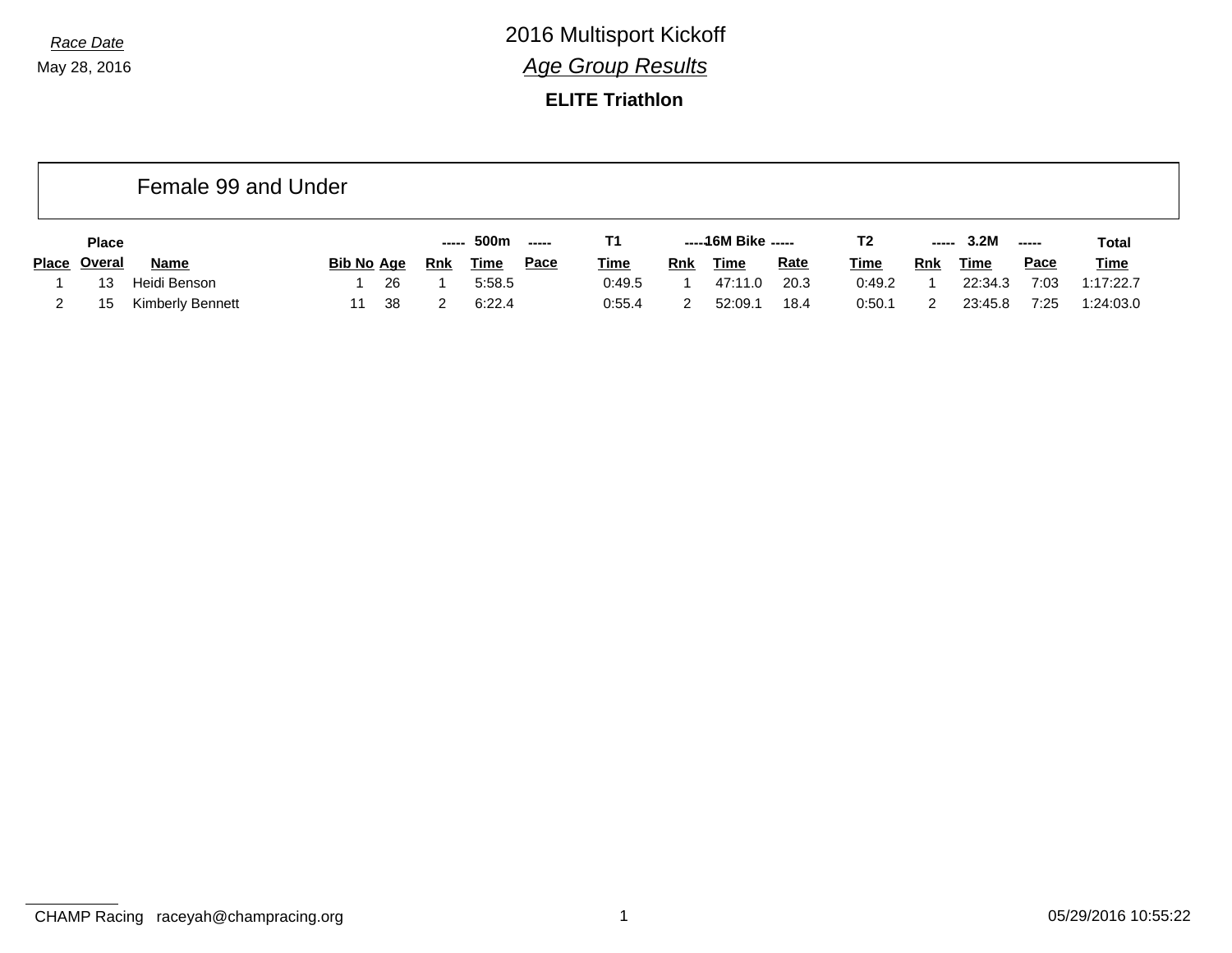### **ELITE Triathlon**

| <b>Place</b> |                      |                   |                   |                   | 500m   | -----       | <b>T1</b> |                      |         |      | T <sub>2</sub>       |     | 3.2M        | ----- | Total       |
|--------------|----------------------|-------------------|-------------------|-------------------|--------|-------------|-----------|----------------------|---------|------|----------------------|-----|-------------|-------|-------------|
| Overal       | <b>Name</b>          |                   |                   | <b>Rnk</b>        | Time   | <b>Pace</b> | Time      | Rnk                  | Time    | Rate | Time                 | Rnk | <b>Time</b> | Pace  | <b>Time</b> |
|              | Nick Glavac          | 13                | 29                | 5                 | 6:00.0 |             | 0:36.9    |                      | 38:22.0 | 25.0 | 0:26.4               | 3   | 18:42.8     | 5:51  | 1:04:08.4   |
| 2            | Joshua Park          | 8                 | 19                | 4                 | 5:51.7 |             | 0:41.9    | $\mathbf{2}^{\circ}$ | 39:34.5 | 24.3 | 0:33.4               | 1   | 17:28.9     | 5:28  | 1:04:10.4   |
| 3            | David Duecker        | 2                 | 30                | 3                 | 5:33.9 |             | 0:32.3    | 3                    | 40:31.6 | 23.7 | 0:31.2               | 5   | 19:30.4     | 6:06  | 1:06:39.6   |
| 4            | <b>Eddie Police</b>  | 5                 | 37                | 10                | 6:20.2 |             | 0:52.8    | 4                    | 41:05.4 | 23.4 | 0:35.7               | 4   | 19:21.0     | 6:03  | 1:08:15.4   |
| 5            | Joseph Gross         | 9                 | 31                |                   | 6:10.8 |             | 0:39.6    | 6                    | 41:31.7 | 23.1 | 0:38.3               | 6   | 20:30.5     | 6:24  | 1:09:31.1   |
| 6            | Ed Slovenkay         | 150               | 44                | 8                 |        | 3:52        | 0:55.3    | 5                    | 41:18.4 | 23.2 | 0:38.1               | 7   | 20:35.8     | 6:26  | 1:09:39.1   |
|              | Kevin Malone         | 3                 | 29                |                   | 5:28.3 |             | 0:42.3    | 12                   | 45:03.5 | 21.3 | 0:30.0               | 2   | 18:20.9     | 5:44  | 1:10:05.1   |
| 8            | Kevin Rapien         | 6                 | 31                | 6                 | 6:08.0 |             | 0:40.9    |                      | 41:34.0 | 23.1 | 0:30.8               | 10  | 22:12.9     | 6:56  | 1:11:06.8   |
| 9            | Adam Rosen           |                   | 30                | $12 \overline{ }$ | 6:28.0 |             | 0.46.6    | 9                    | 42:59.1 | 22.3 | 0:34.0               | 9   | 20:49.4     | 6:30  | 1:11:37.4   |
| 10           | Adam Kuncel          | 14                | 33                | 11                | 6:22.1 |             | 0:53.5    | 8                    | 41:49.5 | 23.0 | 0:46.9               | 11  | 22:25.2     | 7:00  | 1:12:17.4   |
| 11           | <b>Gabriel Piriz</b> | $12 \overline{ }$ | 35                | 9                 | 6:16.8 |             | 0:47.2    | 11                   | 44:45.3 | 21.5 | 0:26.1               | 8   | 20:41.7     | 6:28  | 1:12:57.3   |
| 12           | Tony Pavlosky        | 4                 | 25                | 2                 | 5:28.9 |             | 0:50.3    | 10                   | 44:25.9 | 21.6 | 1:00.3               | 13  | 24:44.6     | 7:44  | 1:16:30.2   |
| 14           | Shawn Tiberio        | 119               | 33                | 13                | 6:55.0 | 4:19        | 1:06.2    | 13                   | 47:57.9 | 20.0 | 0:41.8               | 12  | 23:13.4     | 7:15  | 1:19:54.6   |
|              |                      |                   | Male 99 and Under | Bib No Age        |        | -----       | 6:11.4    |                      |         |      | ----- 16M Bike ----- |     |             | ----- |             |

#### CHAMP Racing raceyah@champracing.org 2 2 05/29/2016 10:55:22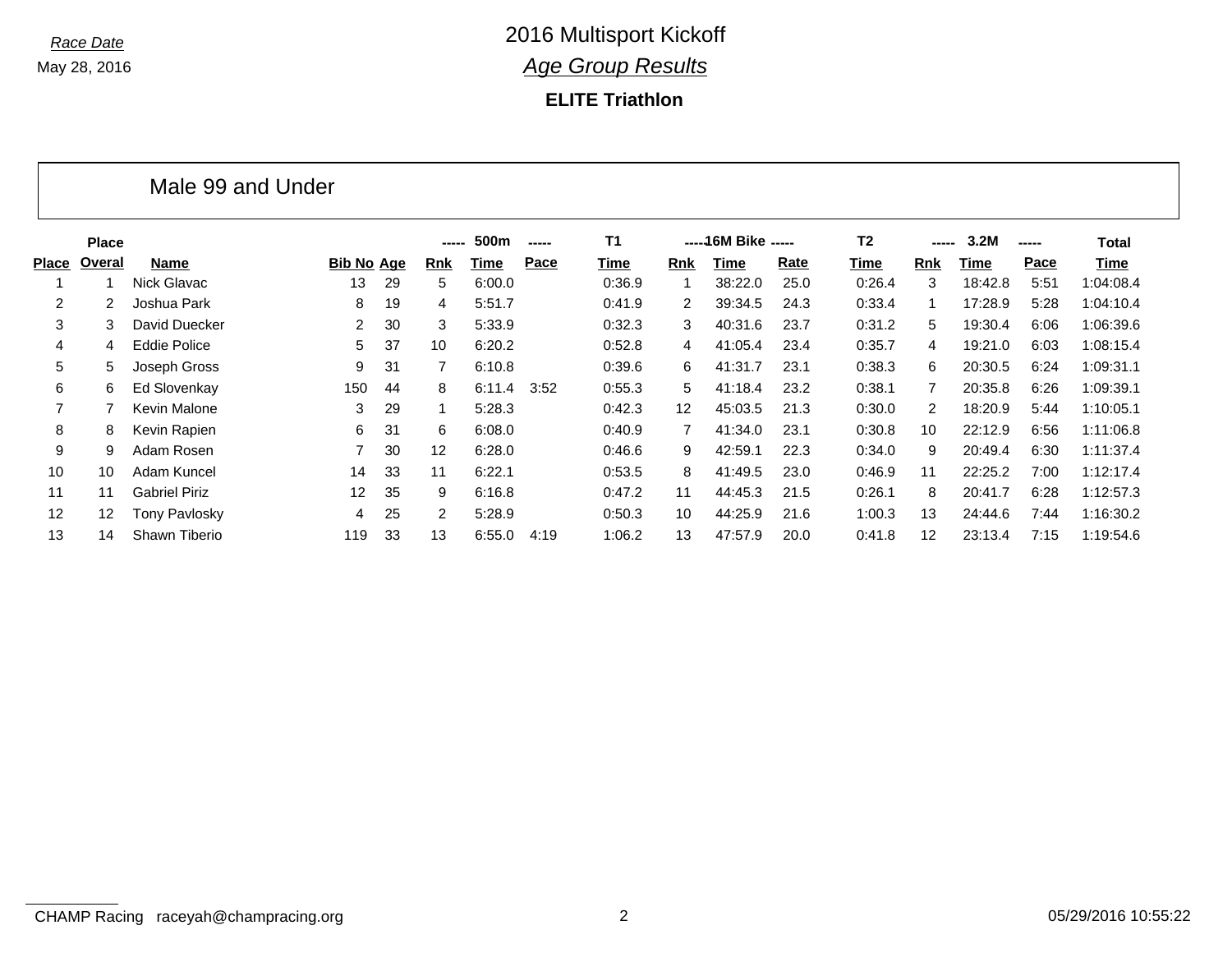|                   |               | Female 18 and Under              |                         |    |            |                       |        |                |            |                      |              |                |            |                 |              |                          |
|-------------------|---------------|----------------------------------|-------------------------|----|------------|-----------------------|--------|----------------|------------|----------------------|--------------|----------------|------------|-----------------|--------------|--------------------------|
|                   | <b>Place</b>  |                                  |                         |    | -----      | 500m                  | -----  | <b>T1</b>      |            | ----- 16M Bike ----- |              | T <sub>2</sub> |            | 3.2M            | -----        | <b>Total</b>             |
| <b>Place</b><br>1 | Overal<br>81  | <b>Name</b><br><b>Bree Kosek</b> | <b>Bib No Age</b><br>40 | 16 | Rnk        | <b>Time</b><br>8:30.5 | Pace   | Time<br>2:29.5 | <b>Rnk</b> | Time<br>1 1:04:48.3  | Rate<br>14.8 | <b>Time</b>    | <b>Rnk</b> | Time<br>28:26.4 | Pace<br>8:53 | <b>Time</b><br>1:44:14.8 |
|                   |               | Female 19 to 24                  |                         |    |            |                       |        |                |            |                      |              |                |            |                 |              |                          |
|                   | <b>Place</b>  |                                  |                         |    |            | 500m                  | -----  | <b>T1</b>      |            | ----- 16M Bike ----- |              | T <sub>2</sub> |            | 3.2M            | -----        | <b>Total</b>             |
| <b>Place</b>      | Overal        | <b>Name</b>                      | <b>Bib No Age</b>       |    | <b>Rnk</b> | <b>Time</b>           | Pace   | <b>Time</b>    | <b>Rnk</b> | <b>Time</b>          | Rate         | <b>Time</b>    | <b>Rnk</b> | <b>Time</b>     | Pace         | <b>Time</b>              |
| 1                 | 43            | Genevieve Gurnick                | 57                      | 23 | 2          | 8:58.2                | 5:36   | 1:25.8         |            | 53:36.4              | 17.9         | 0:45.6         | 2          | 26:56.2         | 8:25         | 1:31:42.4                |
| 2                 | 83            | Hannah Mallernee                 | 148                     | 22 |            | 7:14.2                | 4:31   | 3:16.7         |            | 2 1:07:51.1          | 14.1         |                | 3          | 28:00.9         | 8:45         | 1:46:23.0                |
| 3                 | 102           | Emma Dillon                      | 239                     | 19 | 3          | 9:04.3                | 5:40   | 2:17.8         |            | 4 1:19:11.5          | 12.1         |                |            | 26:19.8         | 8:13         | 1:56:53.5                |
| 4                 | 111           | Deidra Thompson                  | 52                      | 23 | 4          | 9:39.6                | 6:02   | 1:53.3         |            | $3 \quad 1:12:43.5$  | 13.2         |                | 4          | 39:02.7         | 12:12        | 2:03:19.1                |
|                   |               | Female 25 to 29                  |                         |    |            |                       |        |                |            |                      |              |                |            |                 |              |                          |
|                   | <b>Place</b>  |                                  |                         |    | -----      | 500m                  | ------ | T <sub>1</sub> |            | ----- 16M Bike ----- |              | T <sub>2</sub> | -----      | 3.2M            | -----        | <b>Total</b>             |
| <b>Place</b>      | <b>Overal</b> | <b>Name</b>                      | <b>Bib No Age</b>       |    | Rnk        | Time                  | Pace   | Time           | <b>Rnk</b> | <b>Time</b>          | Rate         | Time           | <b>Rnk</b> | <b>Time</b>     | Pace         | <b>Time</b>              |
| 1                 | 26            | <b>Courtney Hetrick</b>          | 47                      | 26 | 1          | 6:42.7                |        | 0:50.8         | 1          | 52:08.0              | 18.4         | 0:45.9         | 2          | 25:12.9         | 7:53         | 1:25:40.5                |
| $\overline{c}$    | 68            | <b>Rachel Markwell</b>           | 109                     | 29 | 6          | 11:00.7               | 6:53   | 1:49.2         | 3          | 1:00:38.3            | 15.8         | 1:16.5         | 1          | 24:47.3         | 7:45         | 1:39:32.2                |
| 3                 | 69            | Stefanie Kafun                   | 121                     | 26 | 2          | 9:09.9                | 5:43   | 0:52.1         |            | 4 1:01:35.4          | 15.6         | 0:26.9         | 3          | 27:33.0         | 8:37         | 1:39:37.5                |
|                   | 70            | Sami Petty                       | 115                     | 27 | 4          | 9:20.6                | 5:50   | 0:34.1         | 2          | 57:26.7              | 16.7         | 0:35.1         | 5          | 31:43.7         | 9:55         | 1:39:40.4                |
| 4                 |               |                                  |                         |    |            |                       |        |                |            |                      |              |                |            |                 |              |                          |
| 5                 | 89            | <b>Katherine Gross</b>           | 78                      | 26 | 5          | 9:43.4                | 6:04   | 1:39.3         | 6          | 1:06:59.1            | 14.3         |                | 4          | 30:46.1         | 9:37         | 1:49:08.1                |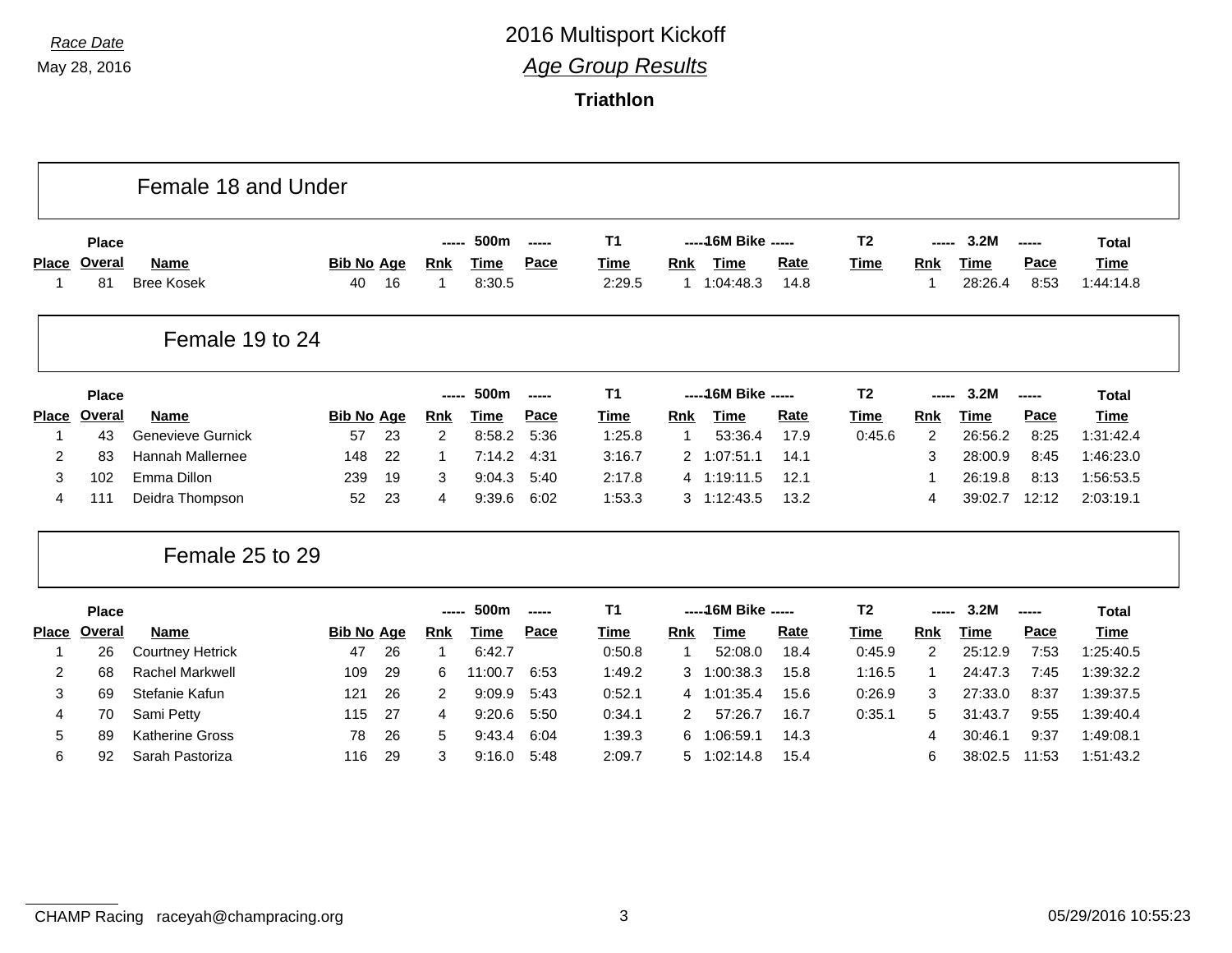|                |                 | Female 30 to 34            |                   |    |                |                   |               |             |                |                      |      |                |                |             |                                  |              |
|----------------|-----------------|----------------------------|-------------------|----|----------------|-------------------|---------------|-------------|----------------|----------------------|------|----------------|----------------|-------------|----------------------------------|--------------|
|                | <b>Place</b>    |                            |                   |    | -----          | 500m              | ------        | <b>T1</b>   |                | ----- 16M Bike ----- |      | T <sub>2</sub> | -----          | 3.2M        | -----                            | <b>Total</b> |
| <b>Place</b>   | Overal          | <b>Name</b>                | <b>Bib No Age</b> |    | <b>Rnk</b>     | <b>Time</b>       | Pace          | Time        | <b>Rnk</b>     | <b>Time</b>          | Rate | Time           | Rnk            | Time        | Pace                             | <b>Time</b>  |
| $\overline{1}$ | 14              | Nancy Dadas                | 157               | 34 | $\overline{c}$ | 8:29.3            | 5:18          | 0:46.3      | $\mathbf{1}$   | 49:42.8              | 19.3 | 0:52.0         | $\overline{2}$ | 23:42.0     | 7:24                             | 1:23:32.6    |
| $\overline{c}$ | 20              | Morgan Neal                | 100               | 32 | 1              | 6:42.1            | 4:11          | 0:52.7      | 3              | 52:48.7              | 18.2 | 0:37.8         | 3              | 23:53.1     | 7:28                             | 1:24:54.6    |
| 3              | 29              | Helen Rodriguez            | 139               | 32 |                |                   |               |             |                |                      |      |                | 5              | 1:26:54.0   | 4:32                             | 1:26:54.0    |
| 4              | 37              | Amy Pagac                  | 24                | 33 | 4              | 10:59.0           |               | 1:35.8      | 2              | 51:38.9              | 18.6 | 0:59.1         | $\mathbf{1}$   | 23:27.9     | 7:20                             | 1:28:40.9    |
| 5              | 86              | Kelli Barnes               | 80                | 34 | 3              | 10:46.4           | 6:44          | 2:40.7      | 4              | 1:03:42.6            | 15.1 |                | 4              | 29:56.1     | 9:21                             | 1:47:06.0    |
|                | Female 35 to 39 |                            |                   |    |                |                   |               |             |                |                      |      |                |                |             |                                  |              |
|                | <b>Place</b>    |                            |                   |    | -----          | 500m              | $-$           | <b>T1</b>   |                | ----- 16M Bike ----- |      | T <sub>2</sub> | -----          | 3.2M        | ------                           | <b>Total</b> |
|                | Place Overal    | <b>Name</b>                | <b>Bib No Age</b> |    | <b>Rnk</b>     | <b>Time</b>       | Pace          | <b>Time</b> | Rnk            | <b>Time</b>          | Rate | <b>Time</b>    | <b>Rnk</b>     | <b>Time</b> | Pace                             | <b>Time</b>  |
| -1             | 28              | Angela Altier              | 17                | 35 | 3              | 9:37.4            |               | 0:54.1      | 1              | 53:18.9              | 18.0 | 1:04.0         | 1              | 21:36.3     | 6:45                             | 1:26:30.8    |
| 2              | 41              | Jaime Dix                  | 59                | 36 | 1              | 8:27.6            | 5:17          | 1:21.3      | 2              | 53:20.3              | 18.0 | 1:07.0         | $\overline{c}$ | 25:33.1     | 7:59                             | 1:29:49.5    |
| 3              | 47              | Kristin Lasky              | 84                | 36 | 2              | 8:46.8            | 5:29          | 1:35.5      | 3              | 53:29.4              | 17.9 | 1:10.3         | 3              | 28:12.7     | 8:49                             | 1:33:14.9    |
| 4              | 63              | <b>Melanie Bittecuffer</b> | 94                | 36 |                | 5 1:11:07.1 44:27 |               |             | 4              | 59:52.8              | 16.0 |                | 4              | 28:32.7     | 8:55                             | 1:38:37.9    |
| 5              | 110             | Kate Metyk                 | 77                | 35 | 4              | 11:12.5           | 7:00          | 1:35.1      | 5              | 1:15:06.4            | 12.8 |                | 5              | 34:08.2     | 10:40                            | 2:02:02.3    |
|                |                 | Female 40 to 44            |                   |    |                |                   |               |             |                |                      |      |                |                |             |                                  |              |
|                | <b>Place</b>    |                            |                   |    | -----          | 500m              | $\frac{1}{2}$ | <b>T1</b>   |                | ----- 16M Bike ----- |      | T <sub>2</sub> | -----          | 3.2M        | $\begin{array}{c} - \end{array}$ | <b>Total</b> |
| <b>Place</b>   | <b>Overal</b>   | Name                       | <b>Bib No Age</b> |    | <b>Rnk</b>     | <b>Time</b>       | Pace          | <b>Time</b> | Rnk            | <b>Time</b>          | Rate | <b>Time</b>    | <b>Rnk</b>     | <b>Time</b> | Pace                             | <b>Time</b>  |
| -1             | 39              | Jen Borovica               | 232               | 41 | 6              | 8:45.2            | 5:28          | 1:05.8      | 1              | 51:29.5              | 18.6 | 1:25.0         | 1              | 26:21.8     | 8:14                             | 1:29:07.6    |
|                |                 | <b>Christine Liebson</b>   | 45                | 41 | 5              | 8:34.2            |               | 1:22.4      | 3              | 54:49.8              | 17.5 | 0:45.1         | 2              | 26:26.5     | 8:16                             | 1:31:58.2    |
| 2              | 44              |                            |                   |    |                |                   |               |             |                |                      |      |                |                |             |                                  |              |
| 3              | 50              | Jennifer Kiper             | 63                | 43 | 3              | 7:27.7            | 4:39          | 1:25.2      | $\overline{2}$ | 54:44.4              | 17.5 | 0:53.4         | 5              | 29:25.4     | 9:12                             | 1:33:56.2    |
| 4              | 53              | Julie Osoteo               | 140               | 44 | 2              | 7:20.7            | 4:35          | 0:57.6      | 4              | 55:54.3              | 17.2 | 1:04.0         | 6              | 29:34.8     | 9:14                             | 1:34:51.6    |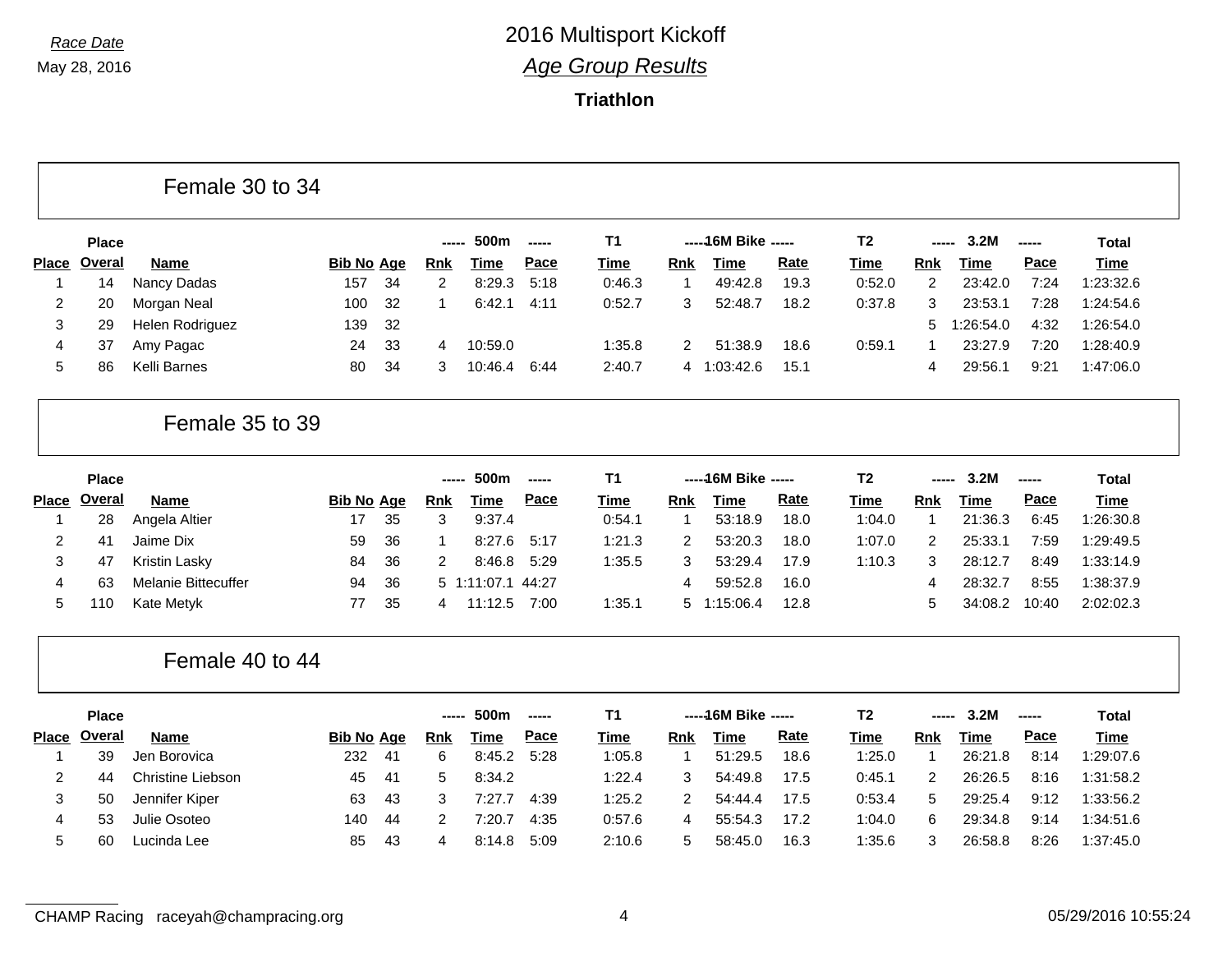|                |               | Female 40 to 44       |                   |    |                |             |                          |                |              |                      |             |                |                |             |             |              |
|----------------|---------------|-----------------------|-------------------|----|----------------|-------------|--------------------------|----------------|--------------|----------------------|-------------|----------------|----------------|-------------|-------------|--------------|
|                | <b>Place</b>  |                       |                   |    | -----          | 500m        | -----                    | <b>T1</b>      |              | ----- 16M Bike ----- |             | T <sub>2</sub> | -----          | 3.2M        | -----       | <b>Total</b> |
| <b>Place</b>   | Overal        | <b>Name</b>           | <b>Bib No Age</b> |    | <b>Rnk</b>     | <b>Time</b> | Pace                     | Time           | Rnk          | <b>Time</b>          | Rate        | <b>Time</b>    | <b>Rnk</b>     | Time        | Pace        | <b>Time</b>  |
| 6              | 65            | Melissa Lowe          | 224               | 43 | $\mathbf{1}$   | 7:17.6      | 4:33                     | 1:47.3         | 6            | 1:00:16.5            | 15.9        | 0:34.1         | $\overline{4}$ | 29:19.0     | 9:10        | 1:39:14.7    |
| $\overline{7}$ | 91            | <b>Sherry Leggett</b> | 120               | 41 | 7              | 9:17.5      | 5:48                     | 1:23.9         |              | 7 1:06:08.5          | 14.5        |                | 8              | 34:35.2     | 10:48       | 1:51:25.3    |
| 8              | 100           | Jennifer Monroe       | 62                | 44 | 8              | 13:57.6     | 8:43                     | 3:06.1         |              | 8 1:06:36.4          | 14.4        |                | 7              | 32:37.5     | 10:12       | 1:56:17.8    |
|                |               | Female 45 to 49       |                   |    |                |             |                          |                |              |                      |             |                |                |             |             |              |
|                | <b>Place</b>  |                       |                   |    | -----          | 500m        | $\overline{\phantom{a}}$ | T <sub>1</sub> |              | ----- 16M Bike ----- |             | T <sub>2</sub> | -----          | 3.2M        | -----       | Total        |
| Place          | <b>Overal</b> | <b>Name</b>           | <b>Bib No Age</b> |    | <b>Rnk</b>     | Time        | Pace                     | Time           | <b>Rnk</b>   | Time                 | <b>Rate</b> | <b>Time</b>    | <b>Rnk</b>     | Time        | Pace        | <b>Time</b>  |
| 1              | 54            | Julie Politi          | 75                | 48 | $\mathbf{1}$   | 8:00.5      | 5:00                     | 3:22.7         | -1           | 56:39.2              | 16.9        |                | -1             | 27:12.4     | 8:30        | 1:35:15.0    |
| $\overline{2}$ | 88            | Andrea LeBlond        | 27                | 45 | 3              | 8:39.5      |                          | 1:05.6         |              | 2 1:06:27.7          | 14.4        |                | 3              | 31:22.9     | 9:48        | 1:47:35.9    |
| 3              | 101           | Heather Lyke          | 234               | 45 | $\overline{c}$ | 8:28.4      | 5:18                     | 3:02.3         |              | 3 1:14:33.4          | 12.9        |                | $\overline{2}$ | 30:18.3     | 9:28        | 1:56:22.5    |
|                |               | Female 55 to 59       |                   |    |                |             |                          |                |              |                      |             |                |                |             |             |              |
|                | <b>Place</b>  |                       |                   |    | -----          | 500m        | $\frac{1}{2}$            | <b>T1</b>      |              | ----- 16M Bike ----- |             | T <sub>2</sub> | -----          | 3.2M        | $- - - - -$ | <b>Total</b> |
|                | Place Overal  | <b>Name</b>           | <b>Bib No Age</b> |    | <b>Rnk</b>     | <b>Time</b> | Pace                     | <b>Time</b>    | <b>Rnk</b>   | <b>Time</b>          | Rate        | <b>Time</b>    | Rnk            | <b>Time</b> | Pace        | <b>Time</b>  |
| $\mathbf{1}$   | 78            | Julie O'Connell       | 74                | 58 | $\overline{2}$ | 9:18.2      | 5:49                     | 2:17.6         |              | 2 1:01:28.5          | 15.6        | 0:55.9         | $\overline{1}$ | 28:02.6     | 8:46        | 1:42:03.0    |
| $\overline{c}$ | 85            | Rhesa Toth            | 110               | 56 | 3              | 9:30.8      | 5:56                     | 3:20.2         | $\mathbf{1}$ | 1:01:01.5            | 15.7        |                | $\overline{c}$ | 33:08.6     | 10:21       | 1:47:01.2    |
| 3              | 95            | Nancy Slifkin         | 101               | 57 | -1             | 8:32.8      | 5:20                     | 1:03.1         |              | 3 1:01:39.7          | 15.6        | 1:19.6         | 3              | 40:39.8     | 12:42       | 1:53:15.3    |
|                |               | Female 70 and Over    |                   |    |                |             |                          |                |              |                      |             |                |                |             |             |              |
|                | <b>Place</b>  |                       |                   |    |                | 500m        |                          | <b>T1</b>      |              | ----- 16M Bike ----- |             | T <sub>2</sub> |                | 3.2M        |             | <b>Total</b> |
|                | Place Overal  | <b>Name</b>           | <b>Bib No Age</b> |    | <b>Rnk</b>     | Time        | Pace                     | Time           | <b>Rnk</b>   | <b>Time</b>          | Rate        | <b>Time</b>    | Rnk            | Time        | Pace        | Time         |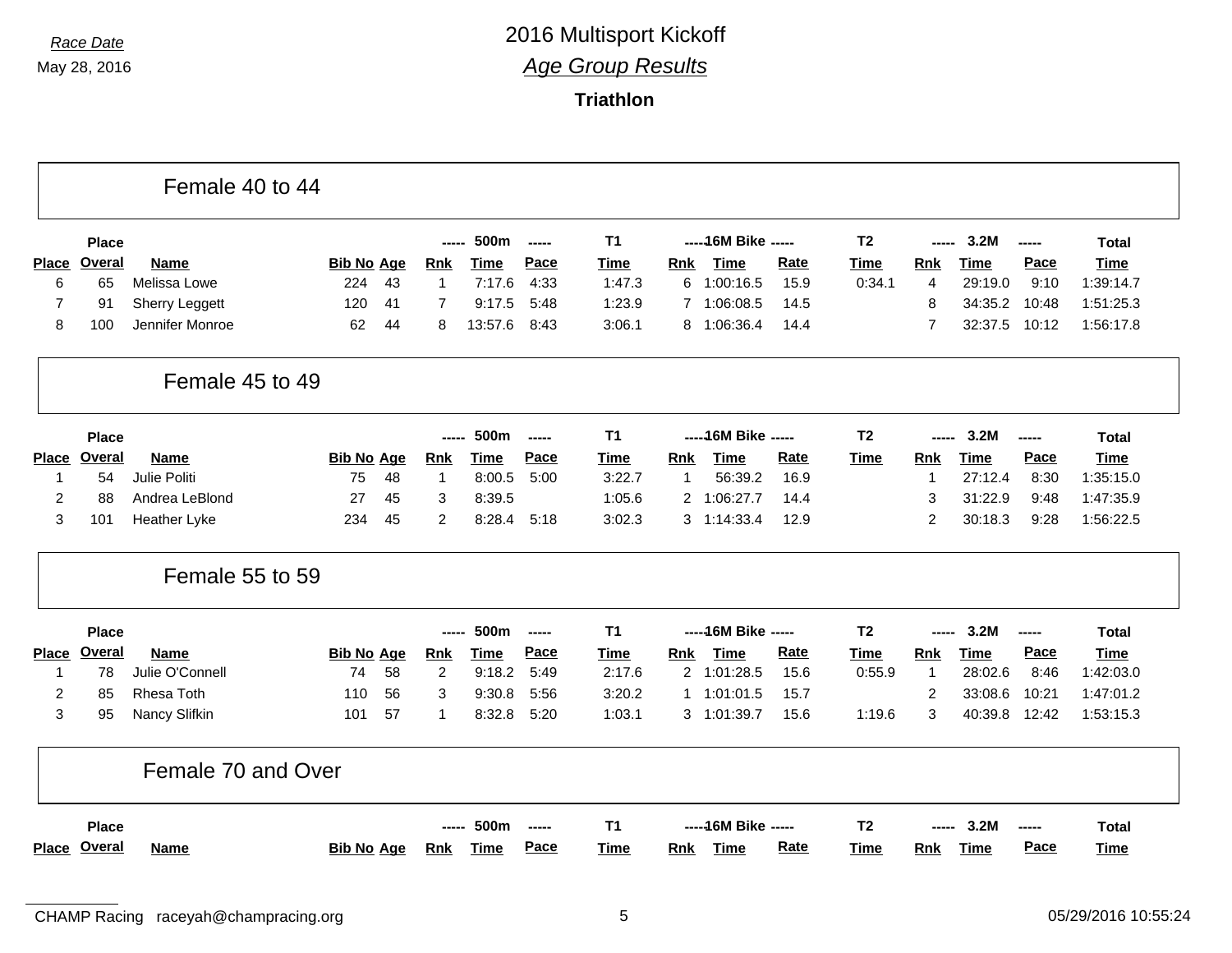|              |              | Female 70 and Over   |                         |     |     |                        |                     |                       |            |                            |                     |                |            |                        |                      |                          |  |
|--------------|--------------|----------------------|-------------------------|-----|-----|------------------------|---------------------|-----------------------|------------|----------------------------|---------------------|----------------|------------|------------------------|----------------------|--------------------------|--|
|              | <b>Place</b> |                      |                         |     |     | ----- 500m             | -----               |                       |            | -----16M Bike -----        |                     | T <sub>2</sub> |            | $--- 3.2M$             | -----                | <b>Total</b>             |  |
| Place Overal | 116          | Name<br>Luise Easton | <b>Bib No Age</b><br>86 | -78 | Rnk | <b>Time</b><br>10:35.0 | <u>Pace</u><br>6:37 | <b>Time</b><br>0:45.7 | <b>Rnk</b> | <b>Time</b><br>1 1:30:53.0 | <b>Rate</b><br>10.6 | <u>Time</u>    | <u>Rnk</u> | <b>Time</b><br>52:48.5 | <u>Pace</u><br>16:30 | <b>Time</b><br>2:35:02.3 |  |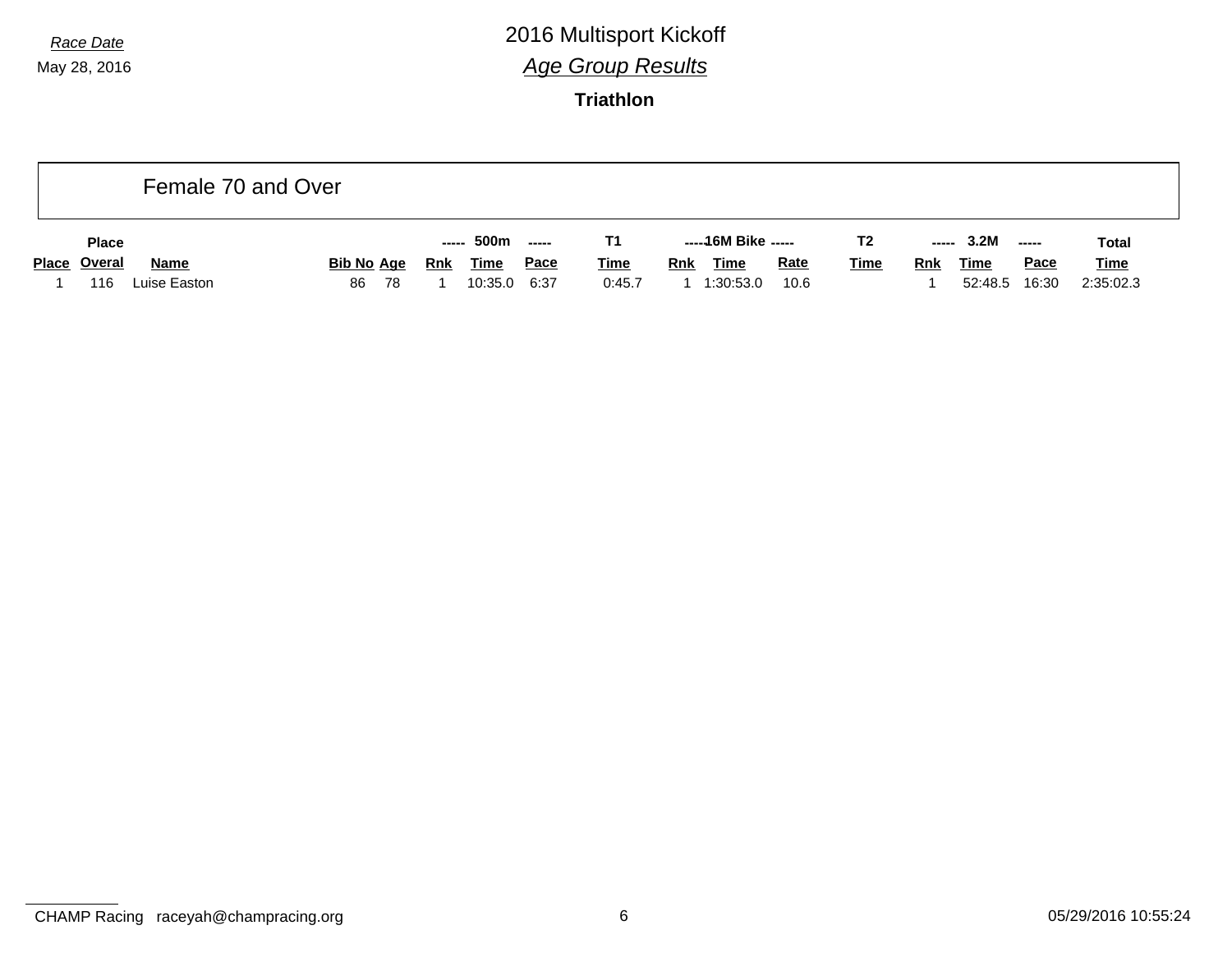|              |               | Male 18 and Under     |                   |    |            |             |        |                |                |                      |             |                |                |             |          |              |
|--------------|---------------|-----------------------|-------------------|----|------------|-------------|--------|----------------|----------------|----------------------|-------------|----------------|----------------|-------------|----------|--------------|
|              | <b>Place</b>  |                       |                   |    | -----      | 500m        | -----  | <b>T1</b>      |                | ----- 16M Bike ----- |             | T <sub>2</sub> |                | 3.2M        | -----    | <b>Total</b> |
| <b>Place</b> | <b>Overal</b> | <b>Name</b>           | <b>Bib No Age</b> |    | <b>Rnk</b> | Time        | Pace   | Time           | <b>Rnk</b>     | <b>Time</b>          | <b>Rate</b> | Time           | <b>Rnk</b>     | <b>Time</b> | Pace     | <b>Time</b>  |
| -1           | 40            | Adam Lenz             | 23                | 16 | 1          | 5:36.5      |        | 1:29.1         | $\overline{2}$ | 59:17.7              | 16.2        | 0:25.3         | 1              | 22:59.4     | 7:11     | 1:29:48.2    |
| 2            | 56            | <b>William Monroe</b> | 136               | 16 | 3          | 9:10.8      | 5:44   | 2:12.3         | $\mathbf{1}$   | 56:54.6              | 16.9        | 0:50.8         | 3              | 26:33.0     | 8:18     | 1:35:41.7    |
| 3            | 98            | <b>Luke Gorris</b>    | 223               | 13 | 2          | 6:52.0      | 4:18   | 1:53.3         | 3              | 1:20:00.3            | 12.0        |                | 4              | 26:46.1     | 8:22     | 1:55:32.0    |
| 4            | 109           | Luke Henkel           | 87                | 10 | 4          | 10:10.0     | 6:21   | 1:58.9         |                | 4 1:23:01.8          | 11.6        |                | $\overline{2}$ | 26:24.3     | 8:15     | 2:01:35.2    |
|              |               | Male 19 to 24         |                   |    |            |             |        |                |                |                      |             |                |                |             |          |              |
|              | <b>Place</b>  |                       |                   |    | ------     | 500m        | ------ | T <sub>1</sub> |                | ----- 16M Bike ----- |             | T <sub>2</sub> | ----           | 3.2M        | -----    | <b>Total</b> |
| Place        | <b>Overal</b> | <b>Name</b>           | <b>Bib No Age</b> |    | <b>Rnk</b> | Time        | Pace   | Time           | <b>Rnk</b>     | <b>Time</b>          | <b>Rate</b> | Time           | <b>Rnk</b>     | <b>Time</b> | Pace     | <b>Time</b>  |
| -1           | 106           | Nicholas Dillon       | 238               | 21 | 1          | 9:41.5      | 6:03   | 3:03.9         | $\mathbf{1}$   | 1:17:05.7            | 12.5        |                | 1              | 31:03.6     | 9:42     | 2:00:54.8    |
|              |               | Male 25 to 29         |                   |    |            |             |        |                |                |                      |             |                |                |             |          |              |
|              | <b>Place</b>  |                       |                   |    | -----      | 500m        | -----  | <b>T1</b>      |                | ----- 16M Bike ----- |             | T <sub>2</sub> | -----          | 3.2M        | $-0.000$ | <b>Total</b> |
| <b>Place</b> | Overal        | <b>Name</b>           | <b>Bib No Age</b> |    | <b>Rnk</b> | <b>Time</b> | Pace   | <b>Time</b>    | <b>Rnk</b>     | <b>Time</b>          | Rate        | Time           | <b>Rnk</b>     | <b>Time</b> | Pace     | <b>Time</b>  |
| -1           | 8             | Steven Schkurko       | 127               | 27 | 2          | 7:36.5      | 4:45   | 0:49.5         | 1              | 46:59.3              | 20.4        | 0:38.7         | $\mathbf{1}$   | 21:33.1     | 6:44     | 1:17:37.3    |
|              | 34            | <b>Nathan Nemire</b>  | 104               | 27 | 4          | 10:11.1     | 6:22   | 1:25.7         | 2              | 50:49.5              | 18.9        | 0:35.8         | 2              | 25:21.1     | 7:55     | 1:28:23.4    |
| 2            |               |                       |                   |    |            |             |        | 1:09.7         | 4              | 58:58.8              | 16.3        | 0:36.1         | 4              | 30:18.6     |          | 1:37:41.7    |
| 3            | 59            | Steve Jacobs          | 123               | 27 | 1          | 6:38.3      | 4:09   |                |                |                      |             |                |                |             | 9:28     |              |
| 4            | 71            | Doug Kilgore          | 53                | 28 | 5          | 10:38.7     | 6:39   | 3:11.9         | 5              | 59:37.6              | 16.1        | 0:52.1         | 3              | 25:24.3     | 7:56     | 1:39:44.8    |
| 5            | 72            | Patrick Polomsky      | 106               | 27 | 3          | 8:01.9      | 5:01   | 1:49.4         | 3              | 56:40.0              | 16.9        | 1:00.4         | 5              | 32:26.5     | 10:08    | 1:39:58.4    |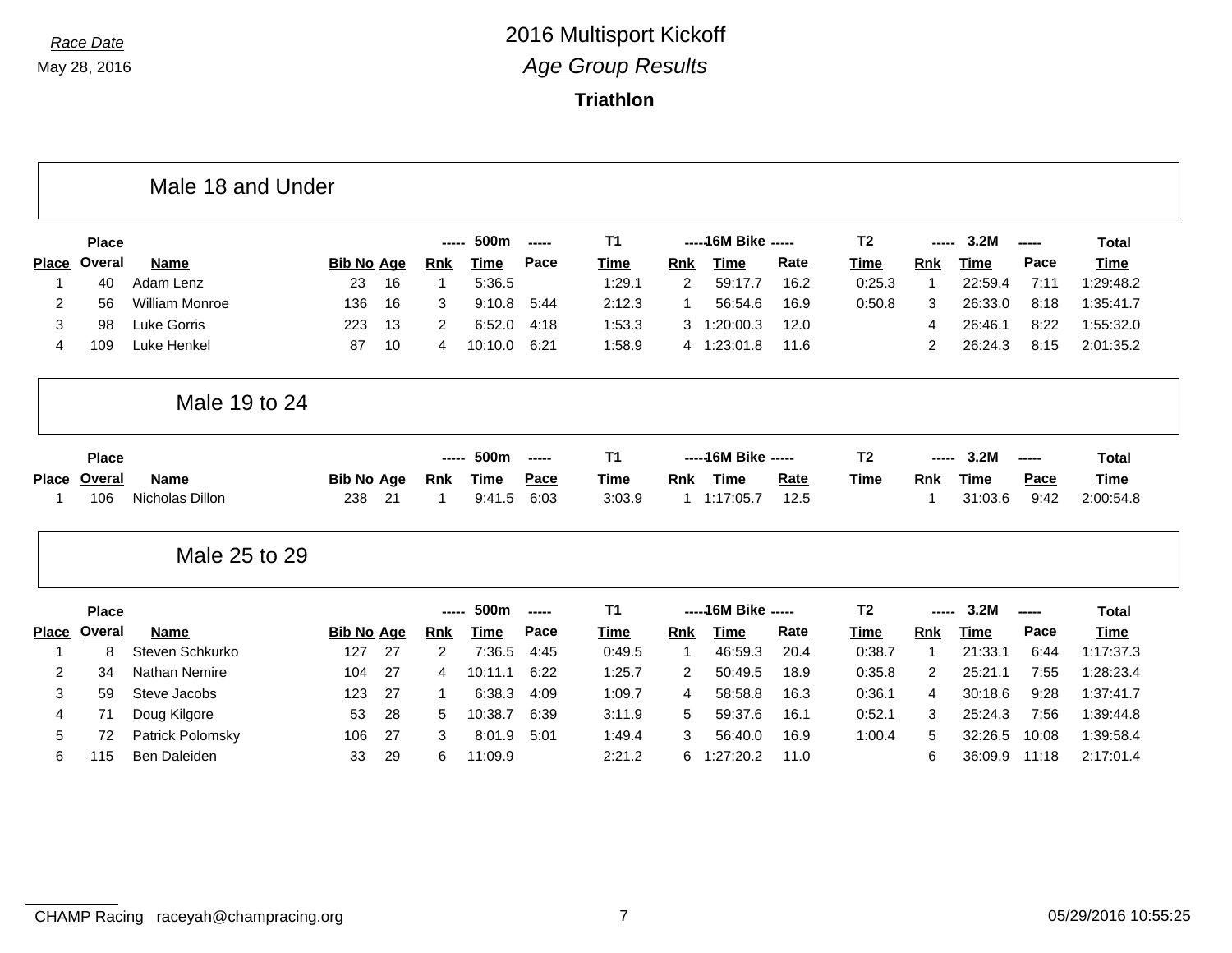**Triathlon**

|                |              | Male 30 to 34            |                   |    |                      |               |             |           |             |                      |             |                |       |         |             |              |
|----------------|--------------|--------------------------|-------------------|----|----------------------|---------------|-------------|-----------|-------------|----------------------|-------------|----------------|-------|---------|-------------|--------------|
|                | <b>Place</b> |                          |                   |    |                      | 500m          |             | <b>T1</b> |             | ----- 16M Bike ----- |             | T <sub>2</sub> | ----- | 3.2M    |             | <b>Total</b> |
| <b>Place</b>   | Overal       | Name                     | <b>Bib No Age</b> |    | <b>Rnk</b>           | Time          | <b>Pace</b> | Time      | Rnk         | Time                 | <b>Rate</b> | Time           | Rnk   | Time    | <b>Pace</b> | Time         |
|                |              | <b>Matt Patton</b>       | 92                | 30 | $\mathbf{2}^{\circ}$ | 7:36.1        | 4:45        | 0:59.8    |             | 45:17.6              | 21.2        | 0:39.3         |       | 23:00.5 | 7:11        | 1:17:33.4    |
| 2              | 17           | <b>Bradford Smith</b>    | 38                | 30 | 4                    | 8:03.4        |             | 1:51.1    | 2           | 47:44.7              | 20.1        | 1:46.7         | 4     | 24:31.7 | 7:40        | 1:23:57.7    |
| 3              | 19           | Jeff Kavali              | 61                | 34 | 11                   | 53:08.5 33:13 |             |           |             |                      |             |                | 8     | 32:12.7 | 1:41        | 1:24:36.0    |
| 4              | 25           | <b>Christopher Titas</b> | 46                | 30 |                      | 7:18.8        |             | 1:19.4    | 3           | 51:27.0              | 18.7        | 0:55.0         | 3     | 24:20.2 | 7:36        | 1:25:20.6    |
| 5              | 33           | Steve Vyn                | 125               | 33 | 6                    | 9:23.3        | 5:52        | 1:25.3    | 4           | 53:19.8              | 18.0        | 0:45.5         | 2     | 23:23.4 | 7:18        | 1:28:17.5    |
| 6              | 75           | Nick Dadas               | 158               | 34 | 8                    | 9:29.8        | 5:56        | 2:13.9    | 6           | 59:26.1              | 16.2        | 1:16.9         | 5     | 27:57.7 | 8:44        | 1:40:24.5    |
| $\overline{7}$ | 76           | Arthur Le Levreur        | 31                | 31 | 9                    | 9:35.7        |             | 2:30.6    | 5.          | 57:59.7              | 16.6        | 1:00.1         | 6     | 30:13.1 | 9:27        | 1:41:19.4    |
| 8              | 94           | Juston Gergon            | 76                | 33 |                      | 9:28.8        | 5:55        | 3:48.5    | $7^{\circ}$ | 1:05:20.7            | 14.7        | 1:14.0         | 7     | 32:09.4 | 10:03       | 1:52:01.8    |
| 9              | 96           | <b>Barry Bentley</b>     | 32                | 34 | 5                    | 9:06.7        |             | 2:18.6    | 8           | 1:06:33.8            | 14.4        | 0:41.9         | 11    | 35:07.0 | 10:58       | 1:53:48.3    |
| 10             | 104          | Nathan Rayle             | 103               | 32 | 3                    | 7:47.7        | 4:52        | 5:15.5    | 10          | 1:12:19.3            | 13.3        |                | 10    | 33:36.1 | 10:30       | 1:58:58.7    |
| 11             | 105          | <b>Steve Martin</b>      | 126               | 30 | 10                   | 11:06.9       | 6:56        | 2:25.4    | 9           | 1:12:02.7            | 13.3        |                | 9     | 33:24.4 | 10:26       | 1:58:59.6    |

Male 35 to 39

|       | <b>Place</b> |                         |            |     | $\begin{array}{cccccccccccccc} \multicolumn{2}{c}{} & \multicolumn{2}{c}{} & \multicolumn{2}{c}{} & \multicolumn{2}{c}{} & \multicolumn{2}{c}{} & \multicolumn{2}{c}{} & \multicolumn{2}{c}{} & \multicolumn{2}{c}{} & \multicolumn{2}{c}{} & \multicolumn{2}{c}{} & \multicolumn{2}{c}{} & \multicolumn{2}{c}{} & \multicolumn{2}{c}{} & \multicolumn{2}{c}{} & \multicolumn{2}{c}{} & \multicolumn{2}{c}{} & \multicolumn{2}{c}{} & \multicolumn{2}{c}{} & \multicolumn{2}{c}{} & \$ | 500m    | ----- | Τ1     |     | -----16M Bike ----- |      | T2     | -----      | 3.2M    | ----- | Total     |
|-------|--------------|-------------------------|------------|-----|----------------------------------------------------------------------------------------------------------------------------------------------------------------------------------------------------------------------------------------------------------------------------------------------------------------------------------------------------------------------------------------------------------------------------------------------------------------------------------------|---------|-------|--------|-----|---------------------|------|--------|------------|---------|-------|-----------|
| Place | Overal       | <b>Name</b>             | Bib No Age |     | Rnk                                                                                                                                                                                                                                                                                                                                                                                                                                                                                    | Time    | Pace  | Time   | Rnk | Time                | Rate | Time   | <b>Rnk</b> | Time    | Pace  | Time      |
|       |              | John Karls              | 68         | 35  | 5                                                                                                                                                                                                                                                                                                                                                                                                                                                                                      | 8:36.5  | 5:23  | 1:52.5 |     | 30:31.2             | 31.5 | 0:42.8 | 2          | 23:48.4 | 7:26  | 1:05:31.5 |
|       | 15           | Patrick Kolozvary       | 227        | 37  | 4                                                                                                                                                                                                                                                                                                                                                                                                                                                                                      | 8:13.0  | 5:08  | 1:15.3 | 3   | 50:55.8             | 18.9 | 0:28.9 |            | 22:41.1 | 7:05  | 1:23:34.3 |
| 3     | 30           | <b>Brian Lockhart</b>   | 41         | 35  |                                                                                                                                                                                                                                                                                                                                                                                                                                                                                        | 5:48.0  |       | 0:49.6 | 4   | 53:23.4             | 18.0 | 0:40.7 | 3          | 26:23.5 | 8:15  | 1:27:05.4 |
| 4     | 32           | Andrew Dix              | 28         | -37 |                                                                                                                                                                                                                                                                                                                                                                                                                                                                                        | 7:13.9  |       | 1:29.4 | 2   | 49:43.2             | 19.3 | 0:44.4 | 4          | 28:16.0 | 8:50  | 1:27:27.2 |
| 5     | 52           | Mike Moore              | 154        | 39  | 3                                                                                                                                                                                                                                                                                                                                                                                                                                                                                      | 7:22.0  | 4:36  | 1:40.3 | 5   | 54:04.6             | 17.8 | 0:36.1 | 5          | 31:04.8 | 9:43  | 1:34:47.9 |
| 6     | 74           | Michael Stape           | 98         | 38  | 6                                                                                                                                                                                                                                                                                                                                                                                                                                                                                      | 9:14.5  | 5:46  | 2:25.7 | 6   | 56:07.7             | 17.1 | 0:58.9 | 6          | 31:26.6 | 9:49  | 1:40:13.5 |
|       | 99           | <b>Tim Buckley</b>      | 131        | 36  |                                                                                                                                                                                                                                                                                                                                                                                                                                                                                        | 9:16.0  | 5:48  | 3:32.9 |     | 7 1:11:49.5         | 13.4 |        |            | 31:31.0 | 9:51  | 1:56:09.5 |
| 8     | 108          | <b>Bradley Pangrace</b> | 39         | 35  | 8                                                                                                                                                                                                                                                                                                                                                                                                                                                                                      | 10:15.8 |       | 1:59.1 |     | 8 1:15:38.6         | 12.7 |        | 8          | 33:38.0 | 10:31 | 2:01:31.7 |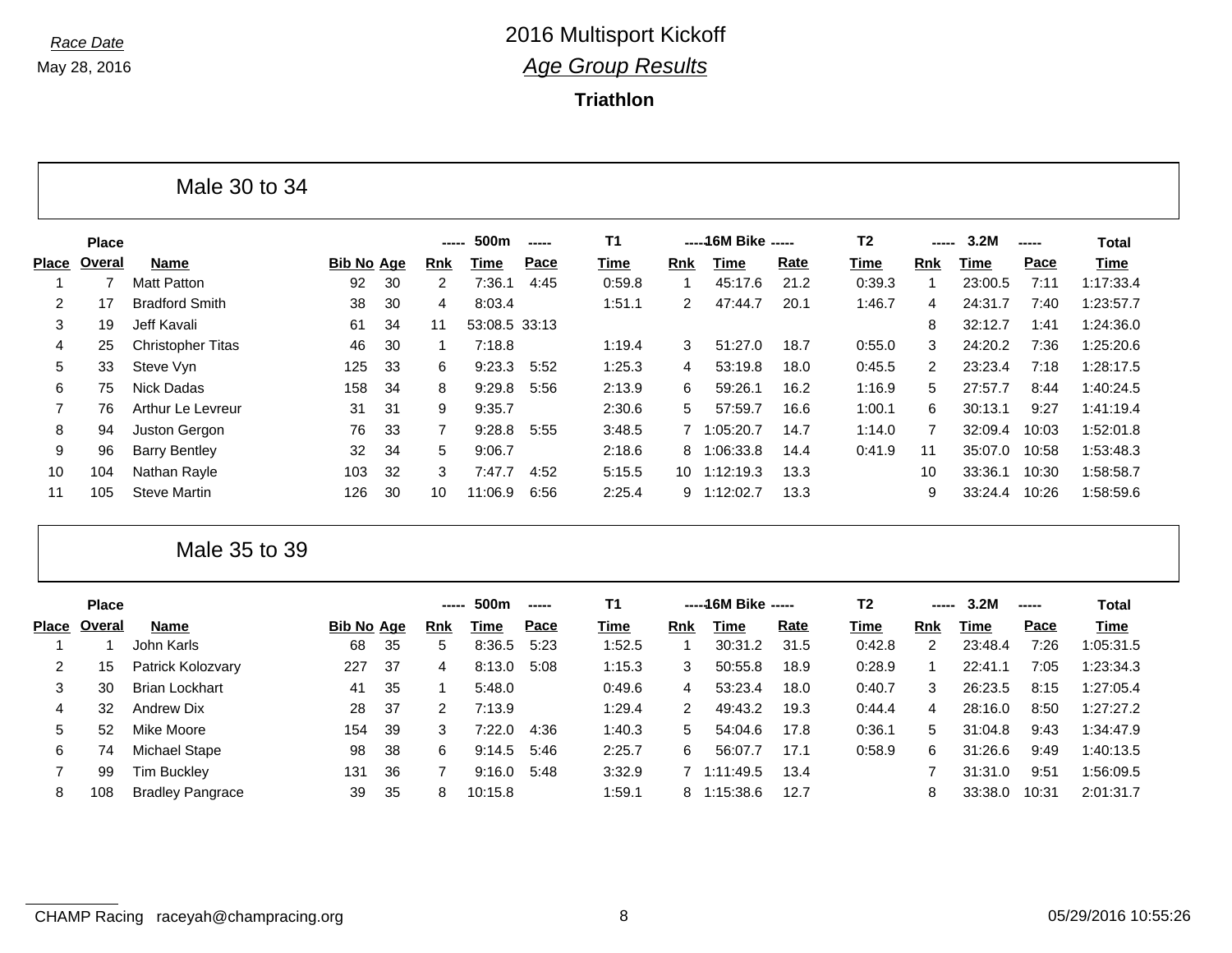г

## *Race Date* 2016 Multisport Kickoff *Age Group Results*

**Triathlon**

|                |                | Male 40 to 44           |                   |    |                |             |       |           |            |                      |             |                |            |             |       |              |
|----------------|----------------|-------------------------|-------------------|----|----------------|-------------|-------|-----------|------------|----------------------|-------------|----------------|------------|-------------|-------|--------------|
|                | <b>Place</b>   |                         |                   |    | -----          | 500m        | ----- | <b>T1</b> |            | -----16M Bike -----  |             | T <sub>2</sub> |            | 3.2M        | ----- | <b>Total</b> |
| <b>Place</b>   | Overal         | <b>Name</b>             | <b>Bib No Age</b> |    | <b>Rnk</b>     | <b>Time</b> | Pace  | Time      | <b>Rnk</b> | Time                 | Rate        | Time           | <b>Rnk</b> | <b>Time</b> | Pace  | <b>Time</b>  |
|                | $\overline{2}$ | Joshua Barry            | 73                | 43 | 3              | 7:06.4      | 4:26  | 0:49.3    |            | 43:48.7              | 21.9        | 0:32.9         |            | 20:52.4     | 6:31  | 1:13:09.9    |
| 2              | 3              | <b>Michael Schaefer</b> | 97                | 44 | $\overline{2}$ | 6:59.7      | 4:22  | 0:47.1    | 2          | 44:28.9              | 21.6        | 0:38.1         | 3          | 22:08.3     | 6:55  | 1:15:02.2    |
| 3              | 9              | <b>Martin Barnes</b>    | 155               | 40 | 1              | 2:20.5      | 1:28  | 2:47.9    | 4          | 50:21.4              | 19.1        | 0:55.9         | 2          | 21:27.5     | 6:42  | 1:17:53.5    |
| 4              | 13             | <b>Kent Baxter</b>      | 81                | 41 | 4              | 7:11.5      | 4:29  | 1:32.2    | 3          | 49:13.7              | 19.5        | 0:53.6         | 5          | 24:39.7     | 7:42  | 1:23:30.8    |
| 5              | 18             | <b>Roy Miller</b>       | 228               | 41 | 5              | 7:34.2      | 4:44  | 0:53.4    | 5          | 51:04.7              | 18.8        | 0:34.0         | 4          | 24:19.5     | 7:36  | 1:24:26.0    |
| 6              | 58             | Jonathan Myers          | 70                | 41 | 6              | 8:02.7      | 5:01  | 1:45.1    |            | 59:07.2              | 16.2        | 0:53.1         | 6          | 27:18.2     | 8:32  | 1:37:06.5    |
| $\overline{7}$ | 66             | <b>Bob Martin</b>       | 37                | 40 | 7              | 8:29.8      |       | 2:14.0    | 6          | 57:56.3              | 16.6        | 0:48.2         | 8          | 29:50.9     | 9:19  | 1:39:19.4    |
| 8              | 77             | Andre Christian         | 26                | 44 | 8              | 9:48.2      |       | 2:08.9    | 8          | 1:01:01.0            | 15.7        | 0:57.2         |            | 27:40.2     | 8:39  | 1:41:35.6    |
| 9              | 113            | <b>Travis Hubble</b>    | 151               | 40 | 9              | 10:37.6     | 6:38  | 2:26.8    | 9          | 1:19:48.0            | 12.0        |                | 9          | 30:47.4     | 9:37  | 2:03:40.0    |
| 10             | 114            | <b>Eric Spivey</b>      | 56                | 40 | 10             | 10:54.0     | 6:49  | 3:39.3    | 10         | 1:22:53.2            | 11.6        |                | 10         | 36:25.8     | 11:23 | 2:13:52.4    |
|                |                | Male 45 to 49           |                   |    |                |             |       |           |            |                      |             |                |            |             |       |              |
|                | <b>Place</b>   |                         |                   |    | -----          | 500m        | ----- | <b>T1</b> |            | ----- 16M Bike ----- |             | T <sub>2</sub> |            | 3.2M        | ----- | <b>Total</b> |
| <b>Place</b>   | Overal         | Name                    | <b>Bib No Age</b> |    | <b>Rnk</b>     | <b>Time</b> | Pace  | Time      | <b>Rnk</b> | <b>Time</b>          | <b>Rate</b> | Time           | <b>Rnk</b> | <b>Time</b> | Pace  | <b>Time</b>  |
|                | 5              | Kevin Smyth             | 233               | 49 | 9              | 7:21.0      | 4:36  | 0:58.5    | 2          | 45:07.9              | 21.3        | 0:29.4         | -1         | 21:55.5     | 6:51  | 1:15:52.4    |
| 2              | 6              | Nate Loman              | 102               | 48 | 8              | 7:16.9      | 4:33  | 1:24.6    |            | 43:00.3              | 22.3        | 0:50.3         | 5          | 24:05.9     | 7:32  | 1:16:38.2    |
| 3              | 11             | Paul Lenz               | 107               | 49 | 6              | 6:52.3      | 4:18  | 0:59.8    | 5          | 49:03.7              | 19.6        | 1:37.5         | 3          | 22:23.1     | 7:00  | 1:20:56.6    |
| 4              | 12             | Mike Rizzo              | 99                | 47 | 5              | 6:48.5      | 4:15  | 1:34.9    | 3          | 47:20.1              | 20.3        | 0:57.7         |            | 25:18.6     | 7:54  | 1:22:00.0    |
| 5              | 16             | Joe Bush                | 66                | 45 | 2              | 6:11.9      | 3:52  | 1:29.2    |            | 49:44.0              | 19.3        | 0:42.3         | 8          | 25:36.8     | 8:00  | 1:23:44.4    |
| 6              | 21             | Till Zimmermann         | 130               | 49 | 7              | 7:13.4      | 4:31  | 0:58.1    | 6          | 49:33.6              | 19.4        | 0:59.6         | 9          | 26:15.7     | 8:12  | 1:25:00.5    |
| 7              | 23             | John Dillon             | 237               | 48 | 4              | 6:40.7      | 4:10  | 1:48.4    | 9          | 53:00.4              | 18.1        | 1:23.8         | 2          | 22:08.8     | 6:55  | 1:25:02.3    |

 24 Daniel Smith 50 48 3 6:24.6 4:00 1:11.5 4 48:41.5 19.7 1:04.1 10 27:56.0 8:44 1:25:17.8 31 Larren Wikel 137 46 10 8:27.6 5:17 1:21.0 10 53:32.1 17.9 0:41.0 4 23:04.3 7:13 1:27:06.1 38 Chris Allshouse 236 46 1 5:56.0 3:43 1:11.3 8 51:11.3 18.8 1:07.9 13 29:23.5 9:11 1:28:50.3 73 Mike Ernest 159 45 13 10:42.4 6:41 3:01.2 12 1:00:36.0 15.8 1:31.2 6 24:09.1 7:33 1:40:00.2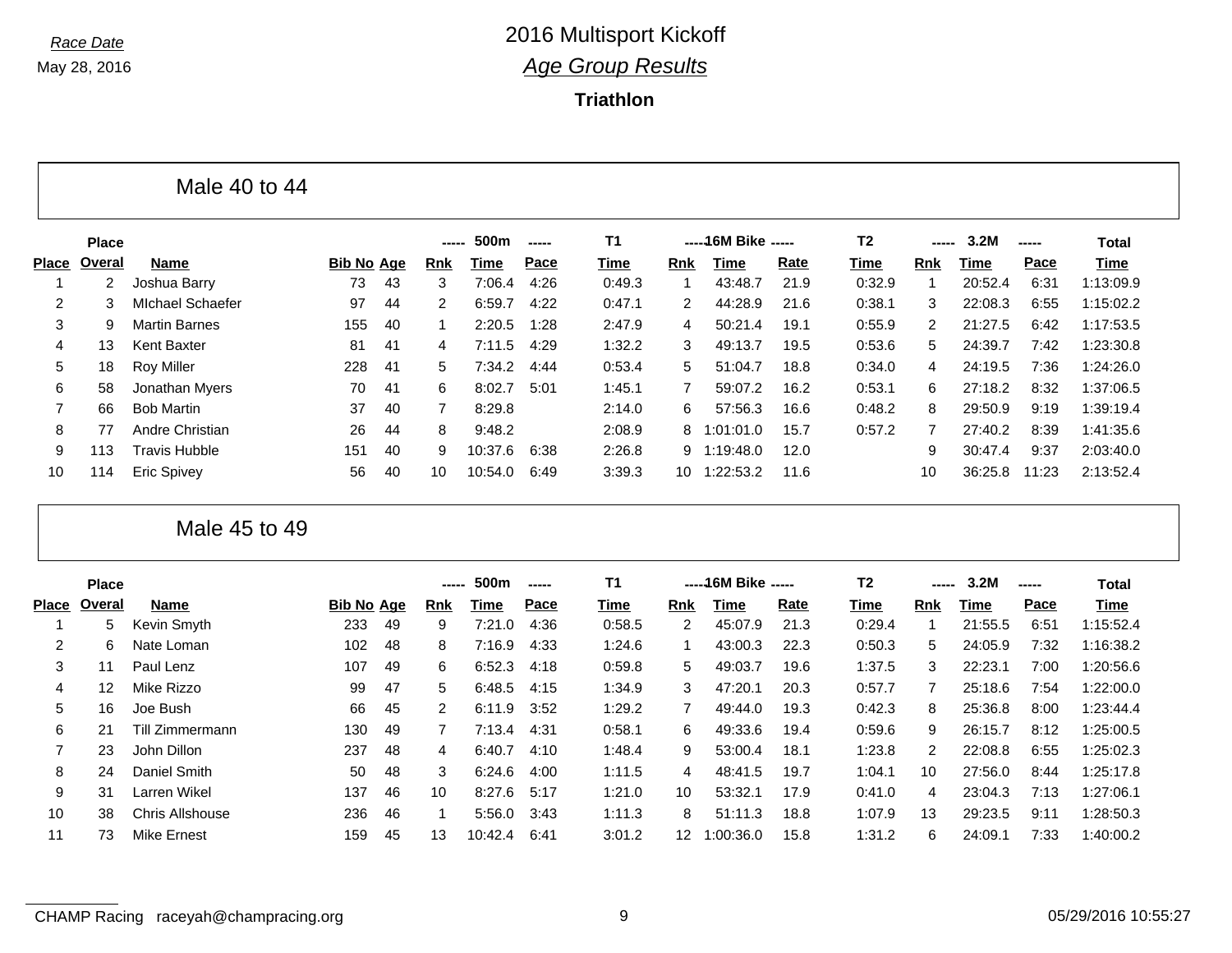### **Triathlon**

| Male 45 to 49 |  |  |  |
|---------------|--|--|--|
|---------------|--|--|--|

|    | <b>Place</b> |                 |                   |     | ------ | 500m        | $\overline{\phantom{a}}$ | T1.    |     | $---16M$ Bike $---$ |             | Τ2     | $\frac{1}{2}$ | 3.2M    | $\frac{1}{2}$ | Total       |
|----|--------------|-----------------|-------------------|-----|--------|-------------|--------------------------|--------|-----|---------------------|-------------|--------|---------------|---------|---------------|-------------|
|    | Place Overal | <b>Name</b>     | <b>Bib No Age</b> |     | Rnk    | <b>Time</b> | <u>Pace</u>              | Time   | Rnk | Time                | <u>Rate</u> | Time   | <b>Rnk</b>    | Time    | <u>Pace</u>   | <b>Time</b> |
| 12 | 80           | Chet Jarosz     | 44                | -49 | 12     | 10:26.6     |                          | 2:21.0 | 14  | 1:01:19.4           | 15.7        | 0:30.3 |               | 28:01.3 | 8:45          | 1:42:38.8   |
| 13 | 82           | Scott Ricciardi | 117               | 49  |        | 9:10.0      | 5:44                     | 2:29.4 | 11  | 59:29.6             | 16.1        | 1:52.8 | 15            | 32:23.0 | 10:07         | 1:45:24.9   |
| 14 | 84           | Jason Weigman   | 19                | -45 | 14     | 10:56.2     |                          | 3:12.5 | 13. | 1:01:19.3           | 15.7        | 2:10.7 | 12            | 29:17.4 | 9:09          | 1:46:56.3   |
| 15 | 107          | Julie Haymond   | 156               | -45 | 15     | 14:16.7     | 8:55                     | 2:15.9 |     | 15 1:14:33.5        | 12.9        |        | 14            | 30:16.2 | 9:28          | 2:01:22.5   |

### Male 50 to 54

|       | <b>Place</b> |                   |            |     | -----      | 500m    | ----- | <b>T1</b> |            | -----16M Bike -----    |      | T <sub>2</sub> | -----      | 3.2M    | ----- | Total       |
|-------|--------------|-------------------|------------|-----|------------|---------|-------|-----------|------------|------------------------|------|----------------|------------|---------|-------|-------------|
| Place | Overal       | <b>Name</b>       | Bib No Age |     | <b>Rnk</b> | Time    | Pace  | Time      | <b>Rnk</b> | Time                   | Rate | Time           | <b>Rnk</b> | Time    | Pace  | <b>Time</b> |
|       | 4            | <b>Bill Marut</b> | 34         | 52  | 2          | 6:57.1  |       | 0:58.1    |            | 45:34.0                | 21.1 | 0:33.8         |            | 21:42.4 | 6:47  | 1:15:45.6   |
| 2     | 22           | Tim Hartshorn     | 132        | -50 |            | 6:56.0  | 4:20  | 1:14.2    | 5          | 52:24.6                | 18.3 | 0:42.0         | 2          | 23:44.2 | 7:25  | 1:25:01.1   |
| 3     | 27           | EJ Gorman         | 55         | 53  | 3          | 7:48.2  | 4:53  | 1:22.9    | 3          | 50:13.8                | 19.1 | 1:01.0         | 3          | 25:19.6 | 7:55  | 1:25:45.7   |
| 4     | 36           | Paul Szabo        | 231        | -50 | 8          | 10:21.3 | 6:28  | 1:31.0    | 2          | 49:59.8                | 19.2 | 0:56.1         | 4          | 25:42.9 | 8:02  | 1:28:31.3   |
| 5     | 42           | Mark Alfani       | 89         | 52  | 5          | 9:10.5  | 5:44  | 1:32.0    | 4          | 52:01<br>$^{\circ}$ .2 | 18.5 | 1:16.6         | 5          | 26:51.6 | 8:23  | 1:30:52.1   |
| 6     | 51           | Trevor Lyke       | 134        | 50  | 6          | 9:36.8  | 6:00  | 1:41.4    | 6          | 54:39.5                | 17.6 | 0:46.9         |            | 27:58.3 | 8:44  | 1:34:43.0   |
|       | 67           | Patrick Sirpilla  | 105        | 53  | 9          | 13:08.4 | 8:13  | 2:18.6    |            | 55:08.1                | 17.4 | 1:26.5         | 6          | 27:29.5 | 8:35  | 1:39:31.3   |
| 8     | 90           | Michael Arbino    | 96         | 53  |            | 9:38.7  | 6:01  | 1:11.8    | 9          | 1:08:24.1              | 14.0 | 0:23.6         | 8          | 29:32.7 | 9:14  | 1:49:11.1   |
| 9     | 97           | Daniel Deckler    | 49         | 53  | 4          | 9:07.9  | 5:42  | 1:13.2    | 8          | 1:00:27.6              | 15.9 | 0:59.0         | 9          | 42:02.5 | 13:08 | 1:53:50.3   |

#### Male 55 to 59

| <b>Place</b> |                      |                   |     | -----      | 500m        | $- - - - -$ |             |     | -----16M Bike ----- |             | T2          | ----- | 3.2M        | $- - - - -$ | <b>Total</b> |
|--------------|----------------------|-------------------|-----|------------|-------------|-------------|-------------|-----|---------------------|-------------|-------------|-------|-------------|-------------|--------------|
| Place Overal | Name                 | <b>Bib No Age</b> |     | <b>Rnk</b> | <u>Time</u> | <u>Pace</u> | <u>Time</u> | Rnk | <u>Time</u>         | <u>Rate</u> | <u>Time</u> | Rnk   | <u>Time</u> | <u>Pace</u> | <b>Time</b>  |
| 10           | Todd Hart            | 133               | -56 |            | 7:41.7      | 4:48        | 0:44.5      |     | 44:04.5             | 21.8        | 0:46.3      |       | 26:20.0     | 8:14        | 1:19:37.2    |
| 45           | <b>Brian Maloney</b> | 42                | 55  |            | 7:59.8      |             | 1:33.5      |     | 57:14.              | 16.8        | 0:59.5      |       | 24:57.7     | 7:48        | 1:32:45.3    |

CHAMP Racing raceyah@champracing.org 10 10 05/29/2016 10:55:28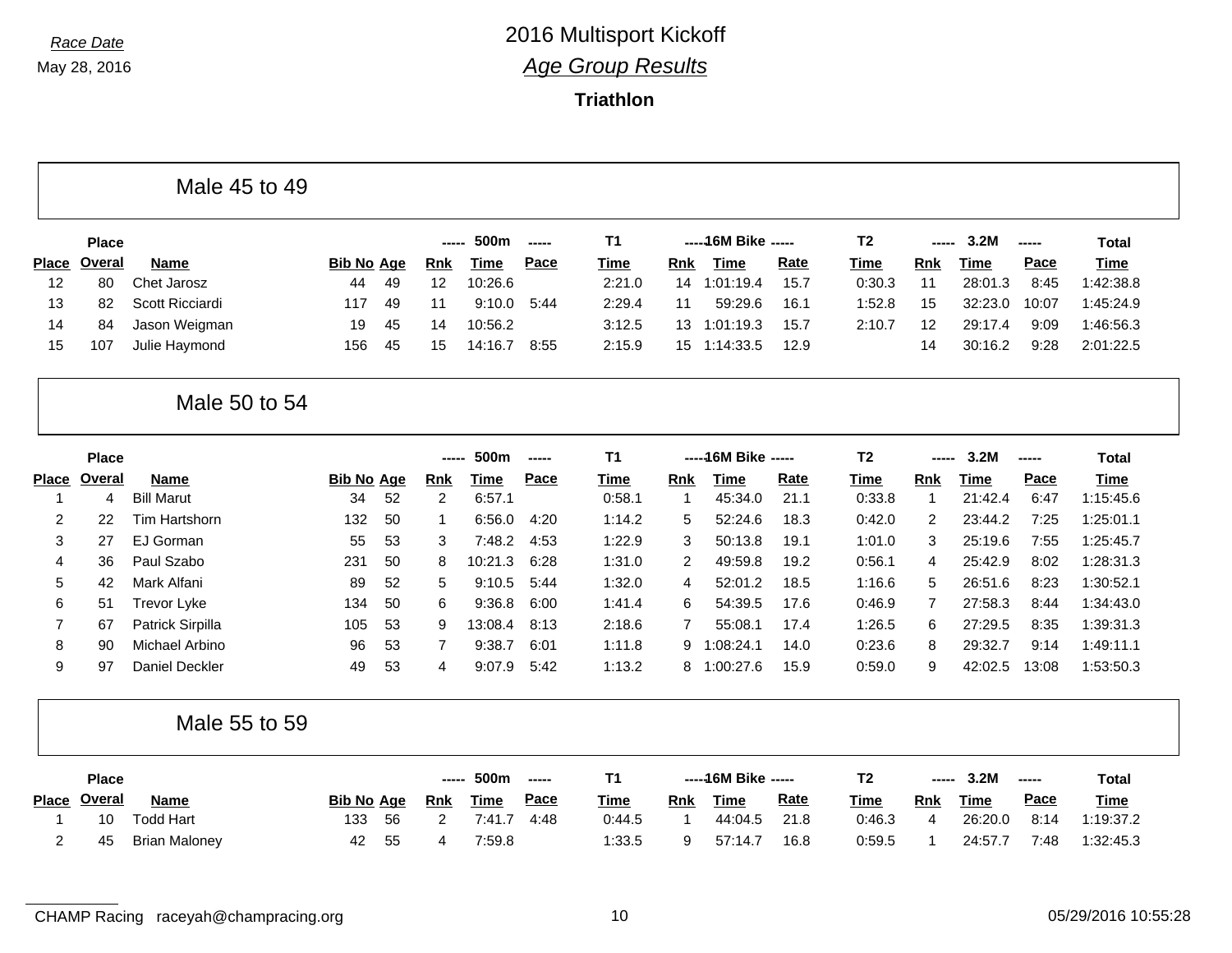л

## *Race Date* 2016 Multisport Kickoff *Age Group Results*

**Triathlon**

|                |               | Male 55 to 59          |                   |    |            |              |       |                |                 |                      |             |                |                |             |       |              |
|----------------|---------------|------------------------|-------------------|----|------------|--------------|-------|----------------|-----------------|----------------------|-------------|----------------|----------------|-------------|-------|--------------|
|                | <b>Place</b>  |                        |                   |    |            | 500m         | ----- | <b>T1</b>      |                 | ----- 16M Bike ----- |             | T <sub>2</sub> |                | 3.2M        | ----- | <b>Total</b> |
| <b>Place</b>   | <b>Overal</b> | <b>Name</b>            | <b>Bib No Age</b> |    | <b>Rnk</b> | <b>Time</b>  | Pace  | Time           | <b>Rnk</b>      | <b>Time</b>          | Rate        | Time           | <b>Rnk</b>     | <b>Time</b> | Pace  | Time         |
| 3              | 46            | Jim Benson             | 65                | 58 | 3          | 7:54.7       | 4:56  | 1:58.1         | 3               | 53:31.8              | 17.9        | 1:19.0         | 6              | 28:14.6     | 8:49  | 1:32:58.4    |
| 4              | 48            | Knute Hankins          | 83                | 59 | 7          | 9:24.4       | 5:53  | 2:05.4         | 6               | 55:07.7              | 17.4        | 1:11.7         | 2              | 25:45.9     | 8:03  | 1:33:35.3    |
| 5              | 49            | Joseph Kost III        | 72                | 58 |            | 13 1:02:58.9 | 39:21 |                | 2               | 50:57.4              | 18.8        |                | 9              | 32:00.4     | 10:00 | 1:33:39.6    |
| 6              | 55            | <b>Bill Buckley</b>    | 35                | 58 | 10         | 9:57.2       |       | 2:07.6         | 8               | 56:41.8              | 16.9        | 0:38.2         | 3              | 26:04.4     | 8:09  | 1:35:29.4    |
| 7              | 57            | Peter Buerling         | 108               | 58 | 6          | 8:55.8       | 5:34  | 3:07.4         | 5               | 54:30.9              | 17.6        | 1:08.7         | 5              | 28:03.4     | 8:46  | 1:35:46.4    |
| 8              | 61            | Ray Gurnick            | 226               | 56 | 8          | 9:27.5       | 5:54  | 2:18.1         | 4               | 53:50.6              | 17.8        | 1:04.2         | 8              | 31:06.2     | 9:43  | 1:37:46.6    |
| 9              | 62            | Anthony Lammers        | 230               | 59 | 9          | 9:50.1       | 6:09  | 2:00.7         | 7               | 56:06.7              | 17.1        | 1:46.5         | $\overline{7}$ | 28:22.2     | 8:52  | 1:38:06.3    |
| 10             | 87            | <b>Robert Spittler</b> | 113               | 58 | -1         | 7:21.6       | 4:36  | 3:32.5         | 10 <sup>°</sup> | 1:01:14.7            | 15.7        |                | 10             | 35:21.7     | 11:03 | 1:47:30.6    |
| 11             | 103           | Keith Morgenstern      | 79                | 56 | 5          | 8:54.6       | 5:34  | 3:38.0         | 11              | 1:05:27.1            | 14.7        | 0:42.1         | 12             | 39:23.5     | 12:18 | 1:58:05.5    |
| 12             | 112           | Lyndon Thomas          | 88                | 57 | 12         | 10:59.9      | 6:52  | 2:54.6         |                 | 12 1:12:47.6         | 13.2        |                | 11             | 36:48.9     | 11:30 | 2:03:31.2    |
|                |               | Male 60 to 64          |                   |    |            |              |       |                |                 |                      |             |                |                |             |       |              |
|                | <b>Place</b>  |                        |                   |    | -----      | 500m         | ----- | <b>T1</b>      |                 | ----- 16M Bike ----- |             | T <sub>2</sub> | ----           | 3.2M        | ----- | <b>Total</b> |
| <b>Place</b>   | <b>Overal</b> | Name                   | <b>Bib No Age</b> |    | <b>Rnk</b> | <b>Time</b>  | Pace  | <b>Time</b>    | <b>Rnk</b>      | <b>Time</b>          | <b>Rate</b> | <b>Time</b>    | <b>Rnk</b>     | <b>Time</b> | Pace  | <b>Time</b>  |
| -1             | 35            | Steve Wilson           | 122               | 61 | -1         | 8:04.6       | 5:03  | 1:56.2         | $\mathbf{1}$    | 50:43.9              | 18.9        | 1:42.1         | $\mathbf{1}$   | 25:58.5     | 8:07  | 1:28:25.6    |
| $\overline{2}$ | 79            | Steve Nagy             | 124               | 63 | 3          | 9:55.1       | 6:12  | 3:51.4         | 2               | 57:28.3              | 16.7        | 1:52.4         | 2              | 29:10.0     | 9:07  | 1:42:17.3    |
| 3              | 93            | Henry Windle           | 142               | 64 | 2          | 9:46.7       | 6:06  | 3:16.0         | 3               | 1:04:32.2            | 14.9        | 1:18.1         | 3              | 32:58.9     | 10:18 | 1:51:52.1    |
|                |               | Male 65 to 69          |                   |    |            |              |       |                |                 |                      |             |                |                |             |       |              |
|                | <b>Place</b>  |                        |                   |    |            | 500m         | ----- | T <sub>1</sub> |                 | ----- 16M Bike ----- |             | T <sub>2</sub> |                | 3.2M        | ----- | <b>Total</b> |
|                | Place Overal  | Name                   | <b>Bib No Age</b> |    | <b>Rnk</b> | <b>Time</b>  | Pace  | Time           | <b>Rnk</b>      | <b>Time</b>          | Rate        | <b>Time</b>    | <b>Rnk</b>     | <b>Time</b> | Pace  | <b>Time</b>  |
| -1             | 64            | <b>Bob Gerber</b>      | 36                | 67 | 1          | 10:54.2      |       | 1:22.4         |                 | 58:53.7              | 16.3        | 1:28.3         | 1              | 26:25.3     | 8:15  | 1:39:04.1    |

CHAMP Racing raceyah@champracing.org 11 05/29/2016 10:55:28

┑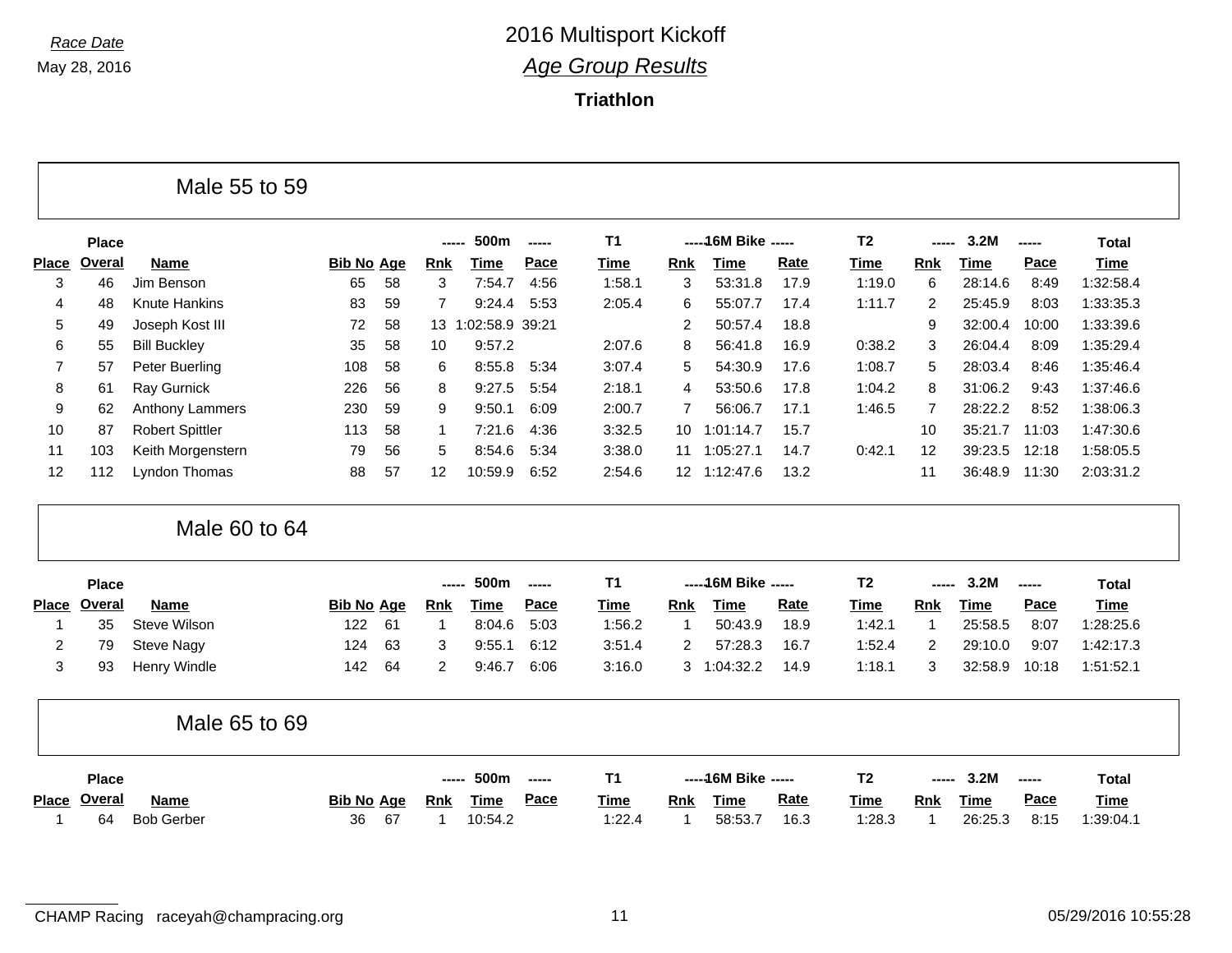**Triathlon CLY**

|              |              | Male 99 and Under |                   |     |                      |         |        |                |            |                      |      |                |            |         |       |              |
|--------------|--------------|-------------------|-------------------|-----|----------------------|---------|--------|----------------|------------|----------------------|------|----------------|------------|---------|-------|--------------|
|              | <b>Place</b> |                   |                   |     | -----                | 500m    | ------ | T <sub>1</sub> |            | ----- 16M Bike ----- |      | T <sub>2</sub> | -----      | 3.2M    | ----- | <b>Total</b> |
| <b>Place</b> | Overal       | Name              | <b>Bib No Age</b> |     | <b>Rnk</b>           | Time    | Pace   | Time           | <b>Rnk</b> | Time                 | Rate | Time           | <b>Rnk</b> | Time    | Pace  | Time         |
|              |              | Steven Thompson   | 129               | 45  |                      | 7:31.7  | 4:42   | 0:59.0         |            | 47:28.4              | 20.2 | 0:46.9         | 2          | 24:02.4 | 7:31  | 1:20:48.6    |
| 2            |              | Andy Kusmits      | 29                | 38  | 5                    | 9:41.2  |        | 2:32.0         | 2          | 51:46.7              | 18.5 | 0:37.6         | 4          | 31:51.7 | 9:57  | 1:36:29.4    |
| 3            | 3            | Joel Politi       | 67                | 47  | 10                   | 12:07.5 | 7:34   | 2:33.2         | 3          | 59:42.6              | 16.1 | 0:41.5         | 3          | 31:47.2 | 9:56  | 1:46:52.2    |
| 4            | 4            | Marvell Wring     | 90                | 32  | 4                    | 9:17.6  | 5:48   | 1:36.8         |            | 4 1:02:06.6          | 15.5 | 2:14.4         | 5          | 33:50.0 | 10:34 | 1:49:05.5    |
| 5            | 5.           | Steven Greene     | 128               | 56  | 11                   | 15:32.0 | 9:43   | 3:27.9         |            | 9 1:14:30.7          | 12.9 |                |            | 17:51.7 | 5:35  | 1:51:22.4    |
| 6            | 6            | Jordan Allen      | 71                | 30  | 8                    | 11:27.8 | 7:09   | 2:42.6         | 5          | 1:06:28.9            | 14.4 | 0:48.3         | 6          | 34:15.8 | 10:42 | 1:55:43.6    |
|              |              | Ryan Schneider    | 114               | 37  | 6.                   | 9:53.4  | 6:11   | 3:08.2         |            | 8 1:10:11.7          | 13.7 |                |            | 35:45.2 | 11:10 | 1:58:58.7    |
| 8            | 8            | Michael Wasco     | 95                | 38  | $\mathbf{2}^{\circ}$ | 8:43.8  | 5:27   | 3:07.2         |            | 7 1:07:26.5          | 14.2 | 0:59.6         | 8          | 38:47.4 | 12:07 | 1:59:04.7    |
| 9            | 9            | Donald Raleigh    | 141               | 38  | 3                    | 9:10.0  | 5:44   | 1:27.8         | 6.         | 1:06:34.0            | 14.4 | 1:22.8         | 10         | 47:07.9 | 14:43 | 2:05:42.8    |
| 10           | 10           | James Kicos       | 229               | 29  |                      | 10:37.3 | 6:38   | 1:45.2         | 11         | 1:19:47.7            | 12.0 |                | 9          | 41:08.4 | 12:51 | 2:13:18.7    |
| 11           | 11           | Virgil Wallace    | 135               | -41 | 9                    | 11:35.3 | 7:14   | 2:18.0         | 10         | 1:17:00.9            | 12.5 |                | 11         | 54:13.1 | 16:57 | 2:25:07.5    |

CHAMP Racing raceyah@champracing.org 12 05/29/2016 10:55:29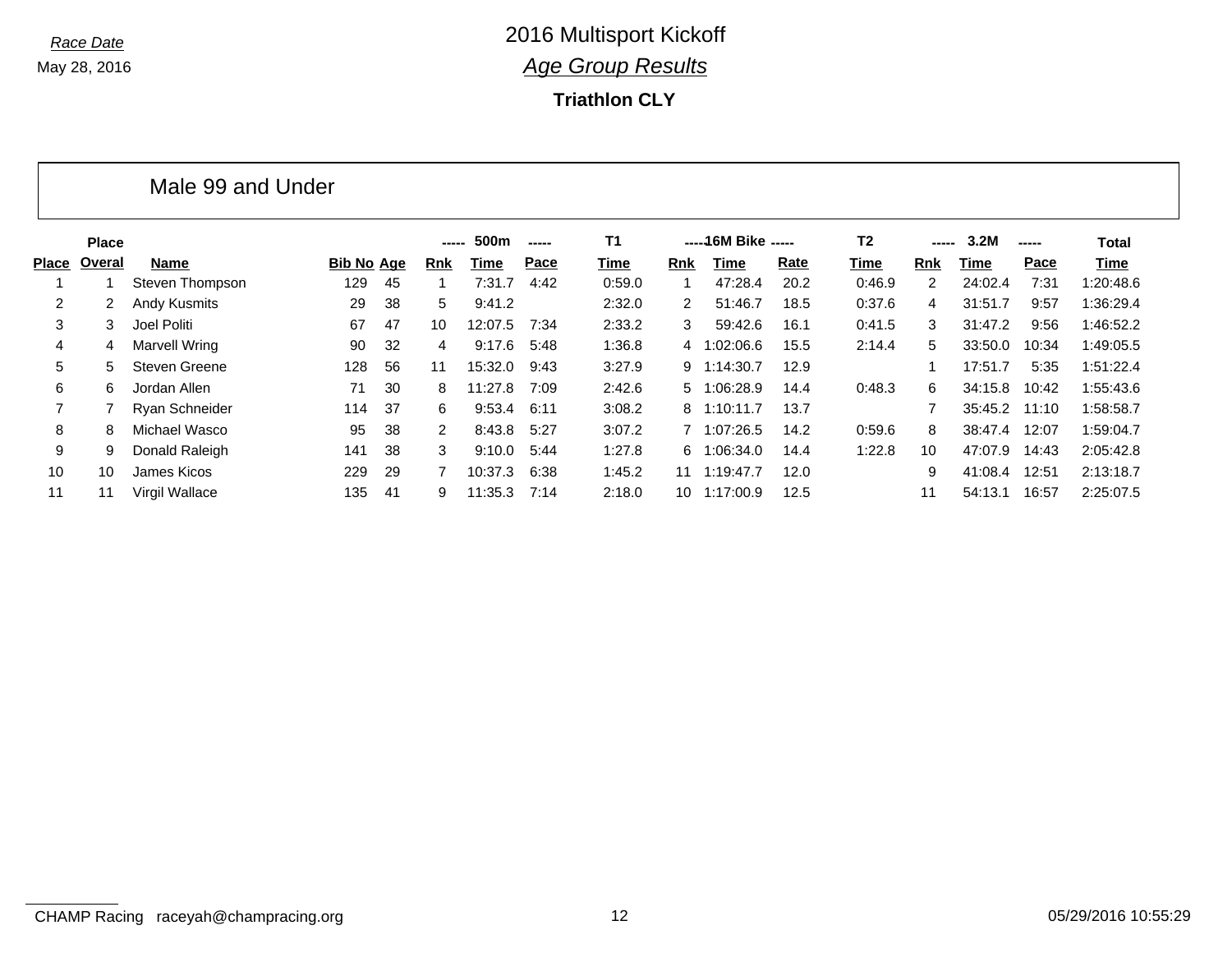### **Triathlon ATHENA**

|       |              | Female 99 and Under           |                   |      |            |             |                                                                                                                                                                                                                                                                                                                                                                                                                                                                                        |             |            |                     |             |             |               |             |               |             |
|-------|--------------|-------------------------------|-------------------|------|------------|-------------|----------------------------------------------------------------------------------------------------------------------------------------------------------------------------------------------------------------------------------------------------------------------------------------------------------------------------------------------------------------------------------------------------------------------------------------------------------------------------------------|-------------|------------|---------------------|-------------|-------------|---------------|-------------|---------------|-------------|
|       | <b>Place</b> |                               |                   |      | -----      | 500m        | $\begin{array}{ccc} \multicolumn{3}{c}{} & \multicolumn{3}{c}{} & \multicolumn{3}{c}{} & \multicolumn{3}{c}{} & \multicolumn{3}{c}{} & \multicolumn{3}{c}{} & \multicolumn{3}{c}{} & \multicolumn{3}{c}{} & \multicolumn{3}{c}{} & \multicolumn{3}{c}{} & \multicolumn{3}{c}{} & \multicolumn{3}{c}{} & \multicolumn{3}{c}{} & \multicolumn{3}{c}{} & \multicolumn{3}{c}{} & \multicolumn{3}{c}{} & \multicolumn{3}{c}{} & \multicolumn{3}{c}{} & \multicolumn{3}{c}{} & \multicolumn$ | Τ1          |            | -----46M Bike ----- |             | T2          | -----         | 3.2M        | $\frac{1}{2}$ | Total       |
| Place | Overal       | Name                          | <b>Bib No Age</b> |      | <b>Rnk</b> | <u>Time</u> | <u>Pace</u>                                                                                                                                                                                                                                                                                                                                                                                                                                                                            | <u>Time</u> | <b>Rnk</b> | Time                | <b>Rate</b> | <b>Time</b> | Rnk           | <u>Time</u> | <u>Pace</u>   | <b>Time</b> |
|       |              | Amy Mundisev                  | 25                | - 39 |            | 8:43.1      |                                                                                                                                                                                                                                                                                                                                                                                                                                                                                        | 1:45.9      |            | 52:53.9             | 18.2        | 1:30.7      |               | 27:15.7     | 8:31          | 1:32:09.4   |
|       |              | <b>Britany Affolter-Caine</b> | 43                | -42  |            | 9:12.3      |                                                                                                                                                                                                                                                                                                                                                                                                                                                                                        | 1:05.4      |            | 58:48.1             | 16.3        | 1:01.3      | $\mathcal{P}$ | 36:00.6     | 11:15         | 1:46:07.8   |
|       |              | Mary Ross                     | 91                | -31  |            | 9:55.3      | 6:12                                                                                                                                                                                                                                                                                                                                                                                                                                                                                   | 1:45.3      |            | 3 1:31:24.9         | 10.5        |             |               | 50:52.6     | 15:54         | 2:33:58.3   |

CHAMP Racing raceyah@champracing.org 13 05/29/2016 10:55:29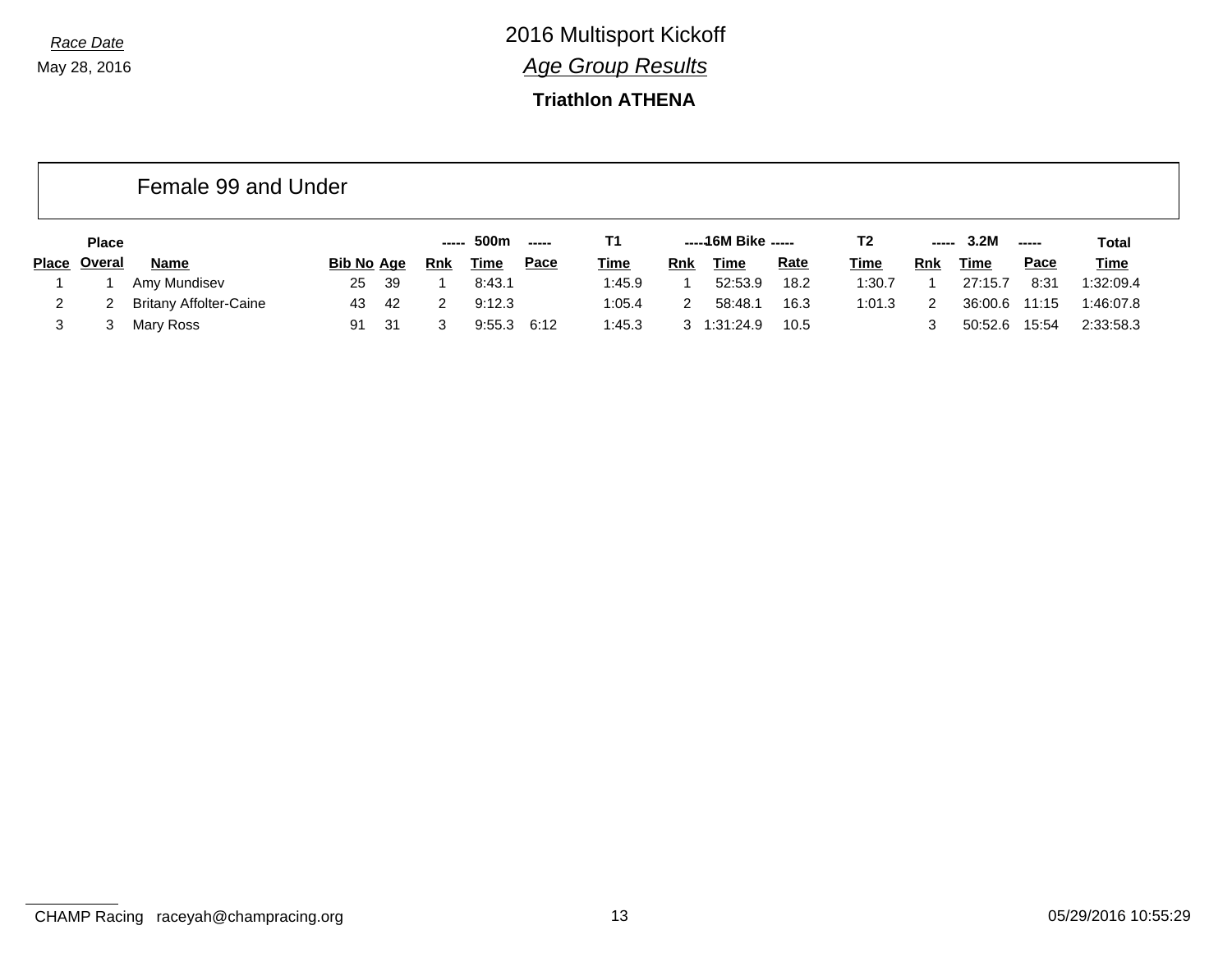### **Triathlon Relay**

|              |               | Male 99 and Under      |                   |        |             |             |             |            |                     |             |             |                                                                                                                                                                                                                                                                                                                                                                                                                                                                                        |             |             |             |
|--------------|---------------|------------------------|-------------------|--------|-------------|-------------|-------------|------------|---------------------|-------------|-------------|----------------------------------------------------------------------------------------------------------------------------------------------------------------------------------------------------------------------------------------------------------------------------------------------------------------------------------------------------------------------------------------------------------------------------------------------------------------------------------------|-------------|-------------|-------------|
|              | <b>Place</b>  |                        |                   | ------ | 500m        | ------      | Т1          |            | -----46M Bike ----- |             | T2          | $\begin{array}{ccc} \multicolumn{3}{c}{} & \multicolumn{3}{c}{} & \multicolumn{3}{c}{} & \multicolumn{3}{c}{} & \multicolumn{3}{c}{} & \multicolumn{3}{c}{} & \multicolumn{3}{c}{} & \multicolumn{3}{c}{} & \multicolumn{3}{c}{} & \multicolumn{3}{c}{} & \multicolumn{3}{c}{} & \multicolumn{3}{c}{} & \multicolumn{3}{c}{} & \multicolumn{3}{c}{} & \multicolumn{3}{c}{} & \multicolumn{3}{c}{} & \multicolumn{3}{c}{} & \multicolumn{3}{c}{} & \multicolumn{3}{c}{} & \multicolumn$ | 3.2M        | -----       | Total       |
| <b>Place</b> | <u>Overal</u> | <b>Name</b>            | <b>Bib No Age</b> | Rnk    | <b>Time</b> | <u>Pace</u> | <b>Time</b> | <b>Rnk</b> | <u>Time</u>         | <b>Rate</b> | <u>Time</u> | <b>Rnk</b>                                                                                                                                                                                                                                                                                                                                                                                                                                                                             | <b>Time</b> | <b>Pace</b> | <b>Time</b> |
|              |               | <b>TEAM Radocaj</b>    | - 38<br>220       | 2      | 8:11.4      | 5:07        | 0:40.6      |            | 49:00.5             | 19.6        | 0:17.6      |                                                                                                                                                                                                                                                                                                                                                                                                                                                                                        | 25:03.9     | 7:50        | 1:23:14.1   |
|              |               | <b>TEAM Hauenstein</b> | -64<br>221        |        | 8:01.5      | 5:01        | 1:38.3      |            | 55:06.9             | 17.4        | 0:26.4      |                                                                                                                                                                                                                                                                                                                                                                                                                                                                                        | 23:45.7     | 7:25        | 1:28:59.0   |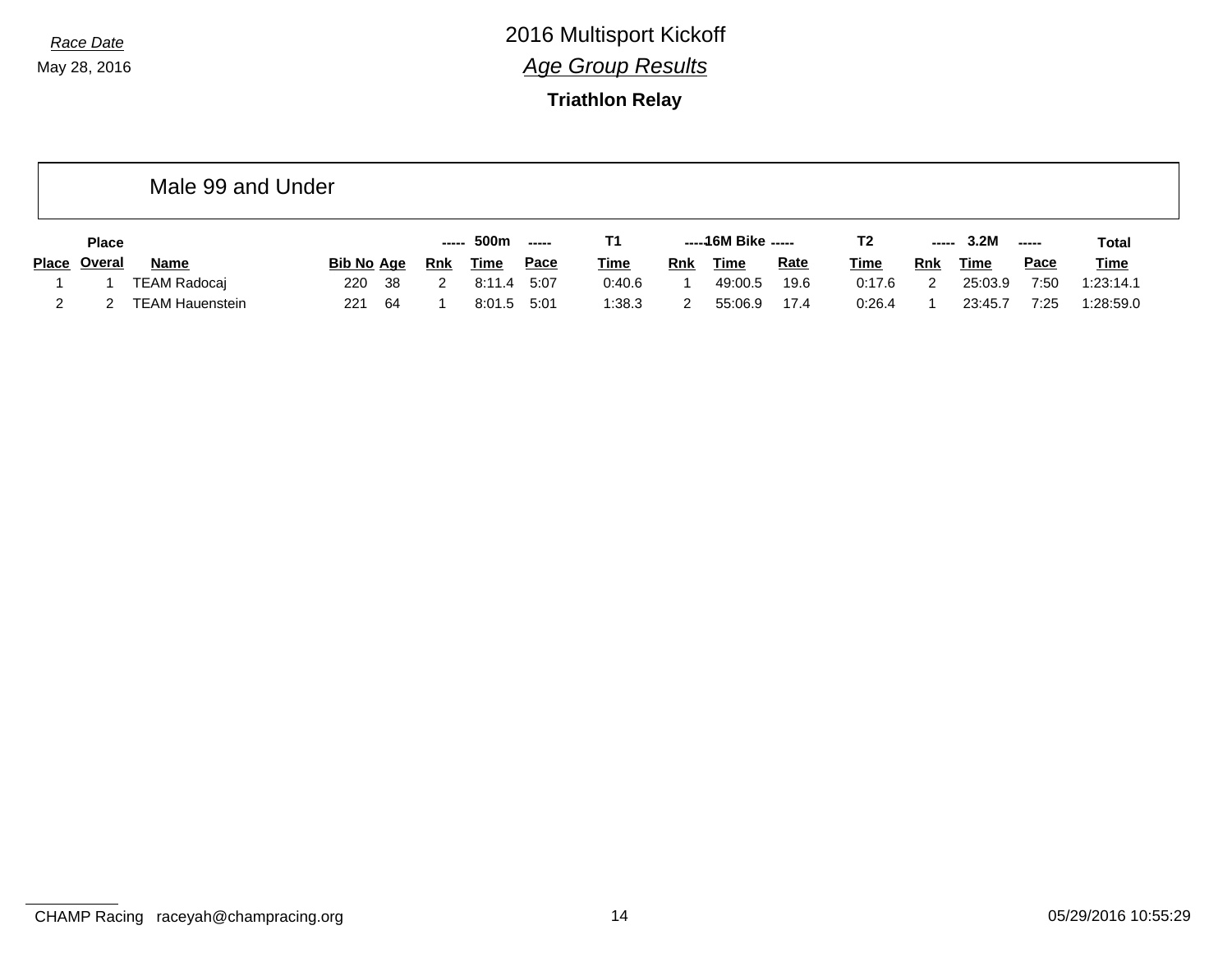### **Duathlon**

### Female overall Winners

|              | <b>Place</b><br><b>Bib No Age</b> |              |        |     | .6M | $\frac{1}{2}$ |      |             | -----16M Run ----- |             | T <sub>2</sub> | ------ | 3.2M       |         | <b>Total</b> |             |
|--------------|-----------------------------------|--------------|--------|-----|-----|---------------|------|-------------|--------------------|-------------|----------------|--------|------------|---------|--------------|-------------|
| <b>Place</b> | Overal                            | <b>Name</b>  |        |     | Rnk | Time          | Pace | <u>Time</u> | Rnk                | Time        | <u>Rate</u>    | Time   | <b>Rnk</b> | Time    | <u>Pace</u>  | <b>Time</b> |
|              | a                                 | Diane Downey | 235    | -45 |     | 11:59.6       | 7:29 | 1:19.7      |                    | 59:25.7     | 16.2           | 1:16.5 |            | 28:39.3 | 8:57         | 1:42:40.4   |
|              |                                   | Janet Eagon  | 205    | -45 |     | 12:07.8       | 7:34 | 2:32.4      |                    | 2 1:00:33.0 | 15.9           | 2:12.0 | っ          | 28:50.3 | 9:01         | 1:46:15.6   |
|              |                                   | Erika Gross  | 203 27 |     |     | 17:04.3 10:40 |      | 1:06.4      |                    | 3 1:11:55.6 | 13.3           | 0:42.8 |            | 31:21.7 | 9:48         | 2:02:10.9   |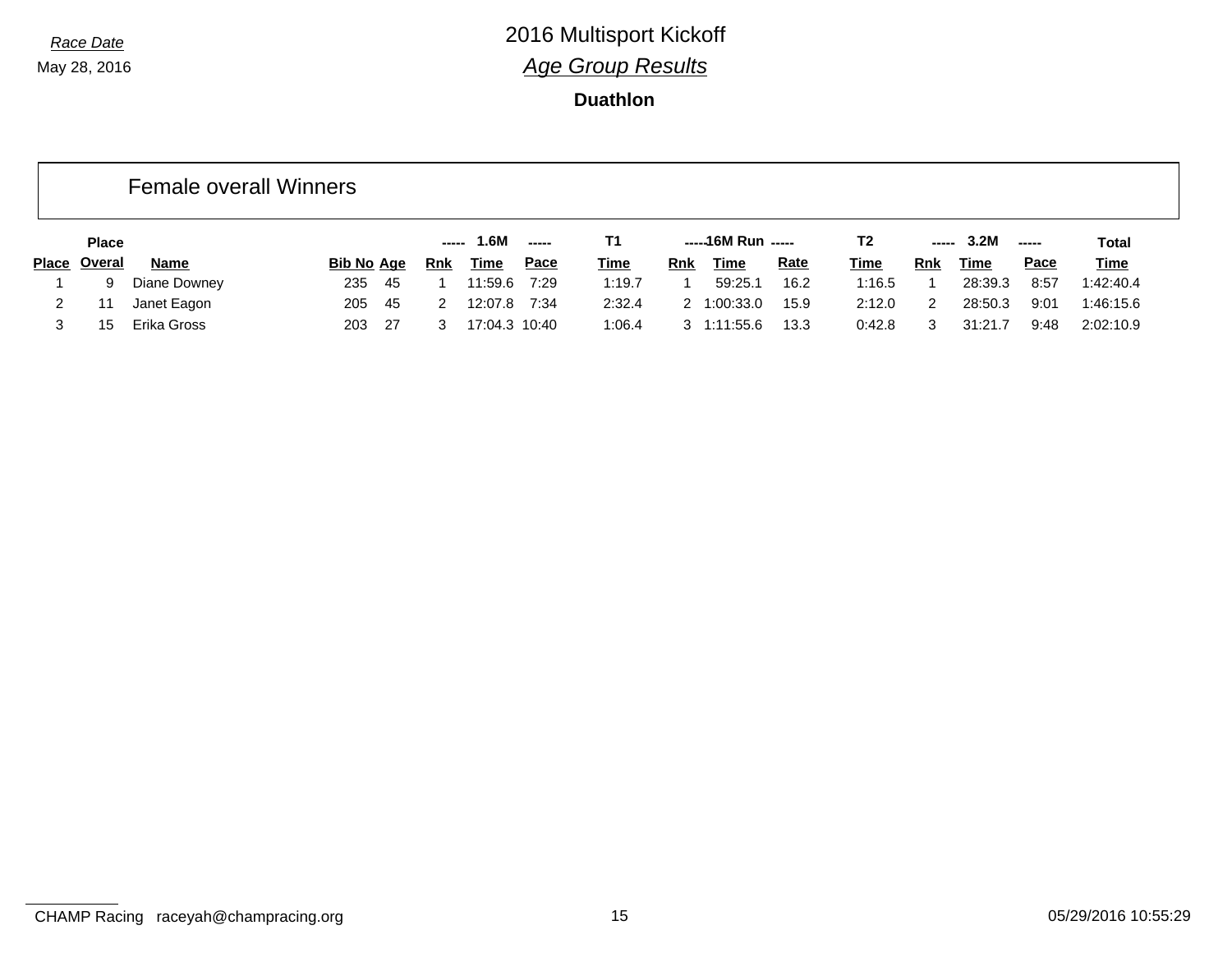|              |              | Female 30 to 39    |                    |     |       |         |               |             |            |                    |             |             |                                                                                                                                                                                                                                                                                                                                                                                                                                                                                        |         |               |              |
|--------------|--------------|--------------------|--------------------|-----|-------|---------|---------------|-------------|------------|--------------------|-------------|-------------|----------------------------------------------------------------------------------------------------------------------------------------------------------------------------------------------------------------------------------------------------------------------------------------------------------------------------------------------------------------------------------------------------------------------------------------------------------------------------------------|---------|---------------|--------------|
|              | <b>Place</b> |                    |                    |     | ----- | 1.6M    | $\frac{1}{2}$ | T1.         |            | -----16M Run ----- |             | T2          | $\begin{array}{ccc} \multicolumn{3}{c}{} & \multicolumn{3}{c}{} & \multicolumn{3}{c}{} & \multicolumn{3}{c}{} & \multicolumn{3}{c}{} & \multicolumn{3}{c}{} & \multicolumn{3}{c}{} & \multicolumn{3}{c}{} & \multicolumn{3}{c}{} & \multicolumn{3}{c}{} & \multicolumn{3}{c}{} & \multicolumn{3}{c}{} & \multicolumn{3}{c}{} & \multicolumn{3}{c}{} & \multicolumn{3}{c}{} & \multicolumn{3}{c}{} & \multicolumn{3}{c}{} & \multicolumn{3}{c}{} & \multicolumn{3}{c}{} & \multicolumn$ | 3.2M    | $\frac{1}{2}$ | <b>Total</b> |
| <b>Place</b> | Overal       | <b>Name</b>        | Bi <u>b No_Age</u> |     | Rnk   | Time    | <u>Pace</u>   | <b>Time</b> | <b>Rnk</b> | Time               | <b>Rate</b> | <u>Time</u> | <b>Rnk</b>                                                                                                                                                                                                                                                                                                                                                                                                                                                                             | Time    | <b>Pace</b>   | <b>Time</b>  |
|              | 16           | Sarah Torok-Gerard | 209                | -38 |       | 13:57.3 | 8:43          | 0:44.7      |            | 1:14:50.0          | 12.8        | 0:36.0      |                                                                                                                                                                                                                                                                                                                                                                                                                                                                                        | 34:31.8 | 10:47         | 2:04:40.1    |
| 2            | 19           | Hollie Lazor       | 204                | -39 |       | 14:16.6 | 8:55          | 0:40.8      |            | 2 1:14:58.3        | 12.8        | 0:50.1      | 2                                                                                                                                                                                                                                                                                                                                                                                                                                                                                      | 37:57.2 | 11:52         | 2:08:43.2    |
|              | 20           | Kathleen Parise    | 206                | 30  |       | 14:04.4 | 8:48          | 0:40.7      |            | 3 1:26:17.7        | 11.1        |             |                                                                                                                                                                                                                                                                                                                                                                                                                                                                                        | 39:55.4 | 12:28         | 2:20:58.3    |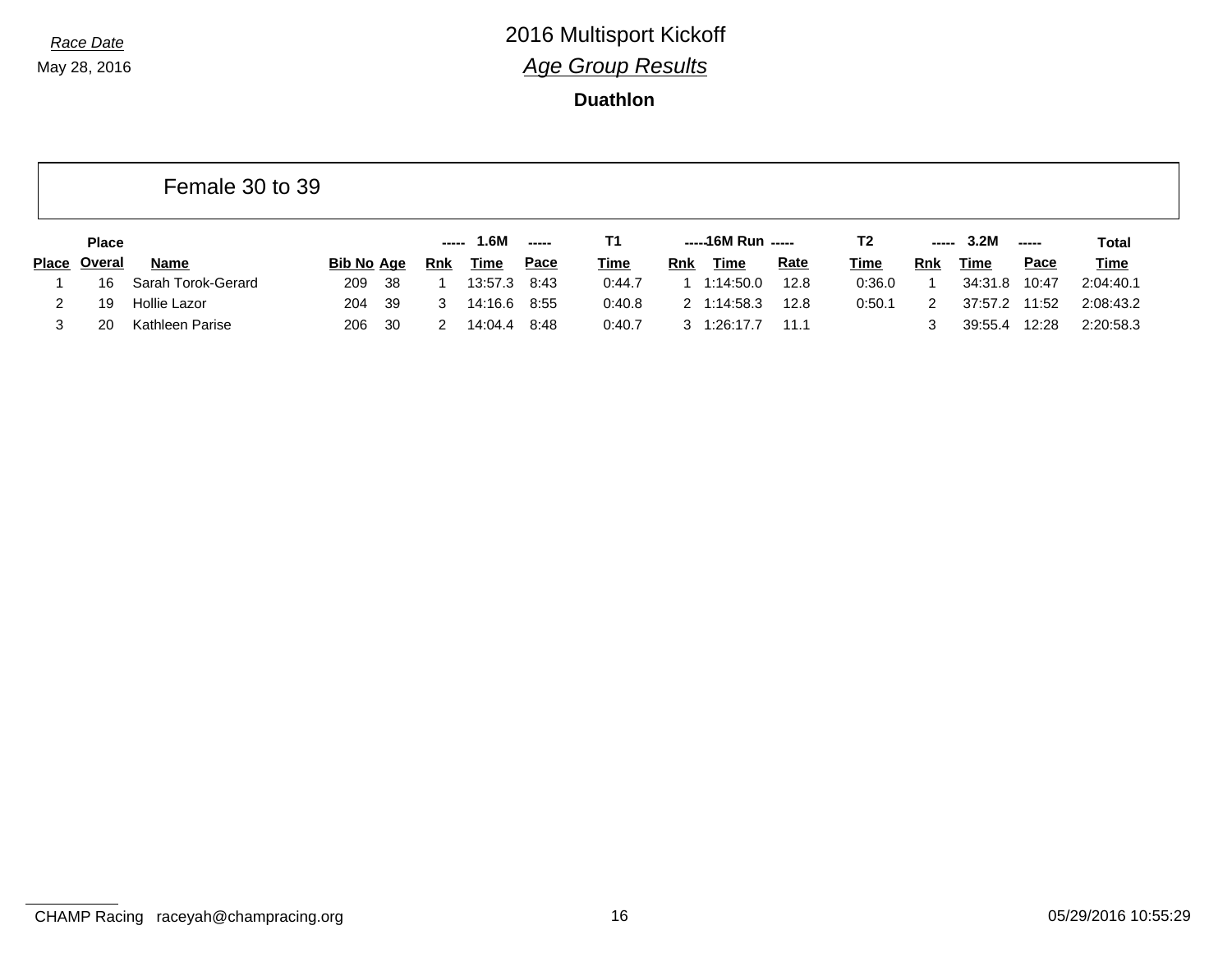|              |              | Male overall Winners |            |     |            |                 |        |             |            |                    |             |                |               |         |                       |             |
|--------------|--------------|----------------------|------------|-----|------------|-----------------|--------|-------------|------------|--------------------|-------------|----------------|---------------|---------|-----------------------|-------------|
|              | <b>Place</b> |                      |            |     | -----      | 1.6M            | ------ | T1          |            | -----16M Run ----- |             | T <sub>2</sub> | -----         | 3.2M    | $\sim$ - - - - $\sim$ | Total       |
| <b>Place</b> | Overal       | Name                 | Bib No Age |     | <u>Rnk</u> | <u>Time</u>     | Pace   | <b>Time</b> | <u>Rnk</u> | <u>Time</u>        | <u>Rate</u> | <b>Time</b>    | Rnk           | Time    | <b>Pace</b>           | <b>Time</b> |
|              |              | Mike Amonett         | 152        | -42 | 2          | $9:26.2$ $5:54$ |        | 0:40.8      |            | 42:40.2            | 22.5        | 0:33.5         | 3             | 21:40.6 | 6:46                  | 1:15:01.4   |
| 2            |              | Adam Hicks           | 225        | -34 | 3          | 11:34.9 7:14    |        | 0:34.7      | 2          | 44:09.8            | 21.7        | 0:28.7         |               | 19:37.7 | 6:08                  | 1:16:26.0   |
| 3            |              | William Biscoff      | 240        | -50 |            | 9:20.9          | 5:50   | 1:03.0      | 3          | 47:34.3            | 20.2        | 0:38.8         | $\mathcal{P}$ | 21:03.8 | 6:35                  | 1:19:41.0   |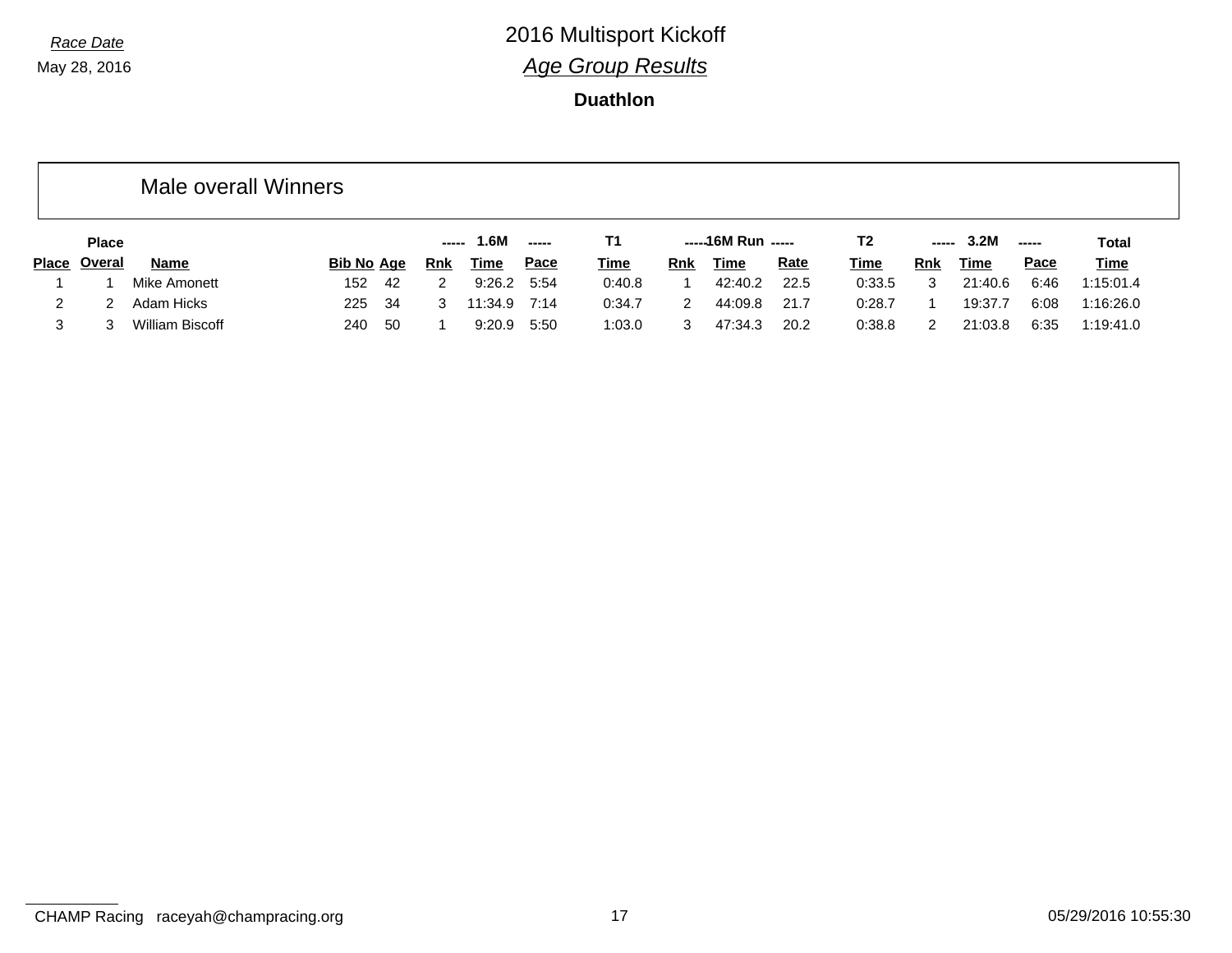|                |                               | Male 19 and Under        |                   |    |                     |                     |                       |                               |             |                                    |             |                               |                     |                     |               |                             |
|----------------|-------------------------------|--------------------------|-------------------|----|---------------------|---------------------|-----------------------|-------------------------------|-------------|------------------------------------|-------------|-------------------------------|---------------------|---------------------|---------------|-----------------------------|
| <b>Place</b>   | <b>Place</b><br><b>Overal</b> | <b>Name</b>              | <b>Bib No Age</b> |    | -----<br><u>Rnk</u> | 1.6M<br><b>Time</b> | $\frac{1}{2}$<br>Pace | T <sub>1</sub><br><b>Time</b> | <b>Rnk</b>  | ----- 16M Run -----<br><b>Time</b> | <b>Rate</b> | T <sub>2</sub><br><b>Time</b> | -----<br><b>Rnk</b> | 3.2M<br><b>Time</b> | -----<br>Pace | <b>Total</b><br><b>Time</b> |
| -1             | 8                             | <b>Gabe Ernest</b>       | 160               | 16 | 1                   | 9:16.1              | 5:48                  | 0:58.2                        |             | 1 1:06:07.5                        | 14.5        |                               | $\mathbf{1}$        | 23:16.2             | 7:16          | 1:39:38.1                   |
|                |                               | Male 20 to 29            |                   |    |                     |                     |                       |                               |             |                                    |             |                               |                     |                     |               |                             |
|                | <b>Place</b>                  |                          |                   |    |                     | 1.6M                | -----                 | <b>T1</b>                     |             | ----- 16M Run -----                |             | T <sub>2</sub>                |                     | 3.2M                | -----         | <b>Total</b>                |
| <b>Place</b>   | Overal                        | <b>Name</b>              | <b>Bib No Age</b> |    | Rnk                 | <b>Time</b>         | Pace                  | <b>Time</b>                   | Rnk         | Time                               | Rate        | Time                          | Rnk                 | <b>Time</b>         | Pace          | <b>Time</b>                 |
| -1             | 18                            | Antonio Biasiotta        | 201               | 29 | 1                   | 12:43.3             | 7:57                  | 1:53.7                        |             | 1 1:20:19.0                        | 12.0        |                               | 1                   | 33:40.7             | 10:31         | 2:08:36.7                   |
|                |                               | Male 30 to 39            |                   |    |                     |                     |                       |                               |             |                                    |             |                               |                     |                     |               |                             |
|                | <b>Place</b>                  |                          |                   |    | -----               | 1.6M                | -----                 | T <sub>1</sub>                |             | ----- 16M Run -----                |             | T <sub>2</sub>                | -----               | 3.2M                | -----         | <b>Total</b>                |
| <b>Place</b>   | <b>Overal</b>                 | Name                     | <b>Bib No Age</b> |    | <b>Rnk</b>          | <b>Time</b>         | Pace                  | <b>Time</b>                   | <b>Rnk</b>  | <b>Time</b>                        | Rate        | <b>Time</b>                   | Rnk                 | <b>Time</b>         | Pace          | <b>Time</b>                 |
| -1             | 12                            | <b>Ricky Wheeler III</b> | 112               | 38 | $\mathbf 1$         | 12:04.7             | 7:33                  | 0:33.9                        |             | 1 1:12:27.3                        | 13.3        | 0:27.4                        | $\mathbf{1}$        | 29:03.5             | 9:05          | 1:54:37.0                   |
| $\overline{2}$ | 17                            | Michael Baumgartner      | 147               | 39 | $\overline{2}$      | 12:22.9             | 7:44                  | 1:47.3                        |             | 2 1:12:46.8                        | 13.2        | 1:00.3                        | $\overline{2}$      | 40:27.1             | 12:38         | 2:08:24.6                   |
|                |                               | Male 40 to 49            |                   |    |                     |                     |                       |                               |             |                                    |             |                               |                     |                     |               |                             |
|                | <b>Place</b>                  |                          |                   |    | -----               | 1.6M                | -----                 | <b>T1</b>                     |             | ----- 16M Run -----                |             | T <sub>2</sub>                | -----               | 3.2M                | -----         | <b>Total</b>                |
| <b>Place</b>   | <b>Overal</b>                 | Name                     | <b>Bib No Age</b> |    | <b>Rnk</b>          | <b>Time</b>         | Pace                  | <b>Time</b>                   | <b>Rnk</b>  | <b>Time</b>                        | Rate        | <b>Time</b>                   | Rnk                 | <b>Time</b>         | Pace          | <b>Time</b>                 |
| -1             | 4                             | Lou Moore                | 207               | 45 | 1                   | 9:14.5              | 5:46                  | 1:04.3                        | $\mathbf 1$ | 46:17.7                            | 20.7        | 0:47.1                        | $\mathbf{1}$        | 23:11.1             | 7:15          | 1:20:34.8                   |
| 2              | 7                             | Anthony Schuster         | 200               | 44 | 2                   | 10:21.6             | 6:28                  | 1:50.0                        | 2           | 53:40.9                            | 17.9        | 1:34.5                        | 2                   | 26:23.5             | 8:15          | 1:33:50.7                   |
| 3              | 10                            | <b>Richard King</b>      | 208               | 48 | 3                   | 13:50.1             | 8:39                  | 0:55.8                        | 3           | 57:35.3                            | 16.7        | 0:44.0                        | 3                   | 32:27.9             | 10:08         | 1:45:33.3                   |
| 4              | 13                            | Dan Michels              | 48                | 49 | 4                   | 13:57.6             | 8:43                  | 2:18.1                        |             | 4 1:02:12.5                        | 15.4        | 2:23.1                        | 4                   | 33:56.7             | 10:36         | 1:54:48.1                   |
|                |                               |                          |                   |    |                     |                     |                       |                               |             |                                    |             |                               |                     |                     |               |                             |